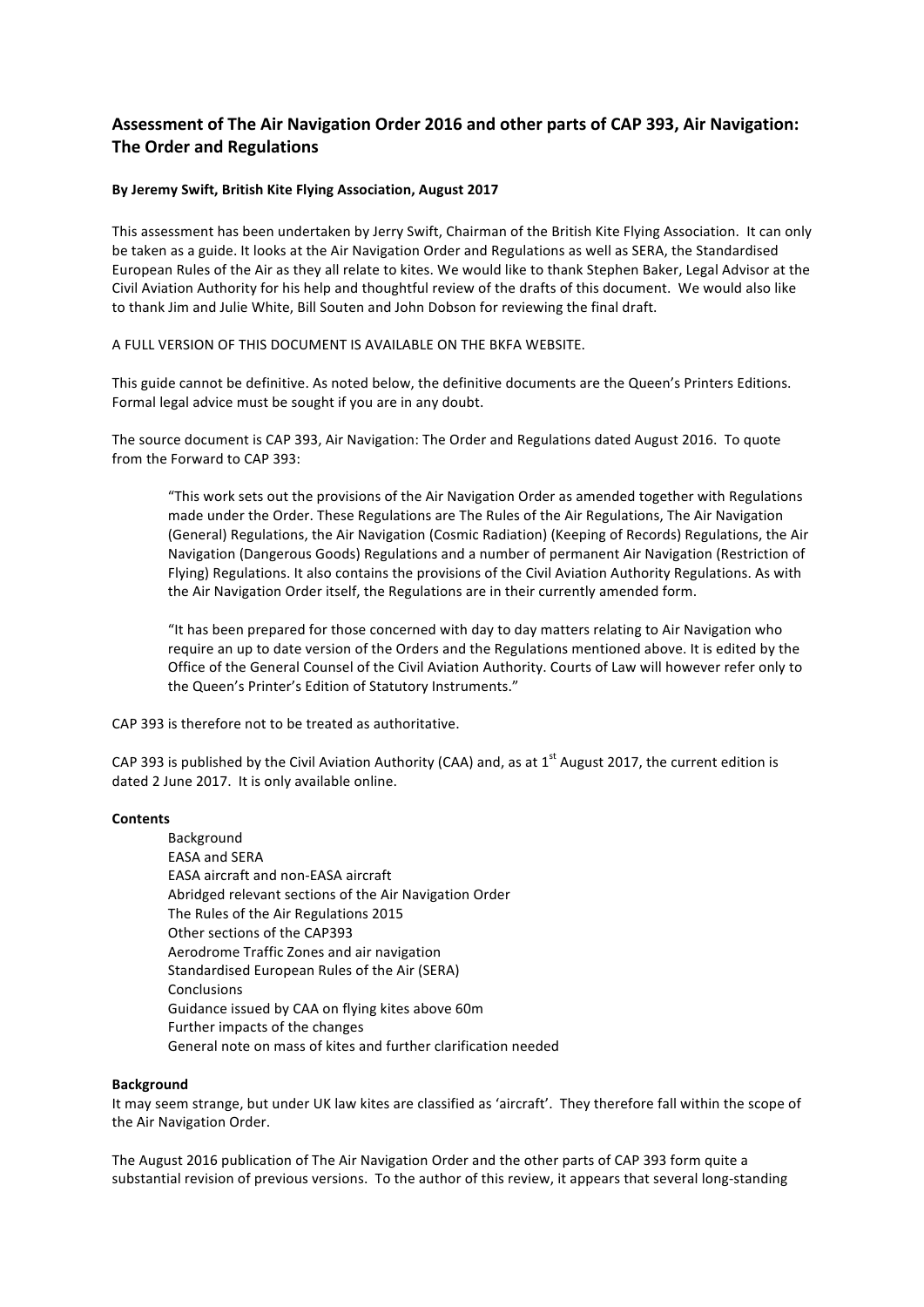anomalies with respect to kites and kite flying have been resolved. It is now clearer what regulations apply to kites weighing 2 kg or less and those weighing more than 2 kg.

The author of this review was concerned that for heavier kites there is an interpretation that could be made that would bring them under the regulations set out in the Standardised European Rules of the Air (SERA). However Counsel at the CAA has drawn our attention to a Technical Opinion, "Introduction of a regulatory framework for the operation of unmanned aircraft" TE.RPRO.00036-003 dated 18.12.2015 produced by the European Aviation Safety Agency and Commission Implementing Regulation 2016/1185 which taken together appear to make clear that kites with a "Maximum Certified Take-off Mass" (MTOM) of less than 150 kg are excluded. 

#### **EASA and SERA**

The European Aviation Safety Agency (EASA) is the European Union Authority for aviation safety.

Under "Commission Implementing Regulation(EU) No 923/2012 of 26/09/2012 laying down the common rules of the air and operational provisions regarding services and procedures in air navigation", EASA has established the Standardised European Rules of the Air (SERA) which have largely superseded the Rules of the Air which were established under the UK's Air Navigation Orders.

The Office of the General Counsel at the CAA has told us that "It is a moot point whether SERA applies to a kite. A kite is clearly a type of aircraft (at least it is in national law - see article 23 of the Order) but under Article 1 of the SERA Regulation (923/2012), SERA applies to "general air traffic within the scope of Regulation (EC)551/2004". 

However, the CAA further note that under Regulation 1185/2016, SERA is disapplied to all model aircraft and toy aircraft. The regulation now states:

"4. This Regulation shall not apply to model aircraft and toy aircraft. However, Member States shall ensure that national rules are established to ensure that model aircraft and toy aircraft are operated in such a manner as to minimise hazards related to civil aviation safety, to persons, property or other aircraft."

This Regulation then goes on to define 'model' and 'toy' aircraft:

"95a. "model aircraft" means an unmanned aircraft, other than toy aircraft, having an operating mass not exceeding limits prescribed by the competent authority, that is capable of sustained flight in the atmosphere and that is used exclusively for display or recreational activities;"

"129a. "toy aircraft" means an unmanned aircraft designed or intended for use, whether or not exclusively, in play by children under 14 years of age;'."

Technical Opinion, "Introduction of a regulatory framework for the operation of unmanned aircraft" TE.RPRO.00036-003 states:

"The Agency considered several terms such as 'unmanned aircraft systems (UAS)', 'remotely piloted aircraft systems  $(RPAS)'$  — a UAS subcategory — and 'unmanned aircraft'; consistent with the proposed Basic Regulation text and in line with many comments received during the A-NPA 2015-10 public consultation, the term 'unmanned aircraft' is used for regulatory proposals with the following definition:

"'Unmanned aircraft' means any aircraft operated or designed to be operated without a pilot on board.

"This wide definition will allow to establish rules for different kinds of operations with a distributed allocation of responsibilities for the flying aircraft and the ground station as well as for autonomous aircraft or 'unmanned aircraft' carrying persons.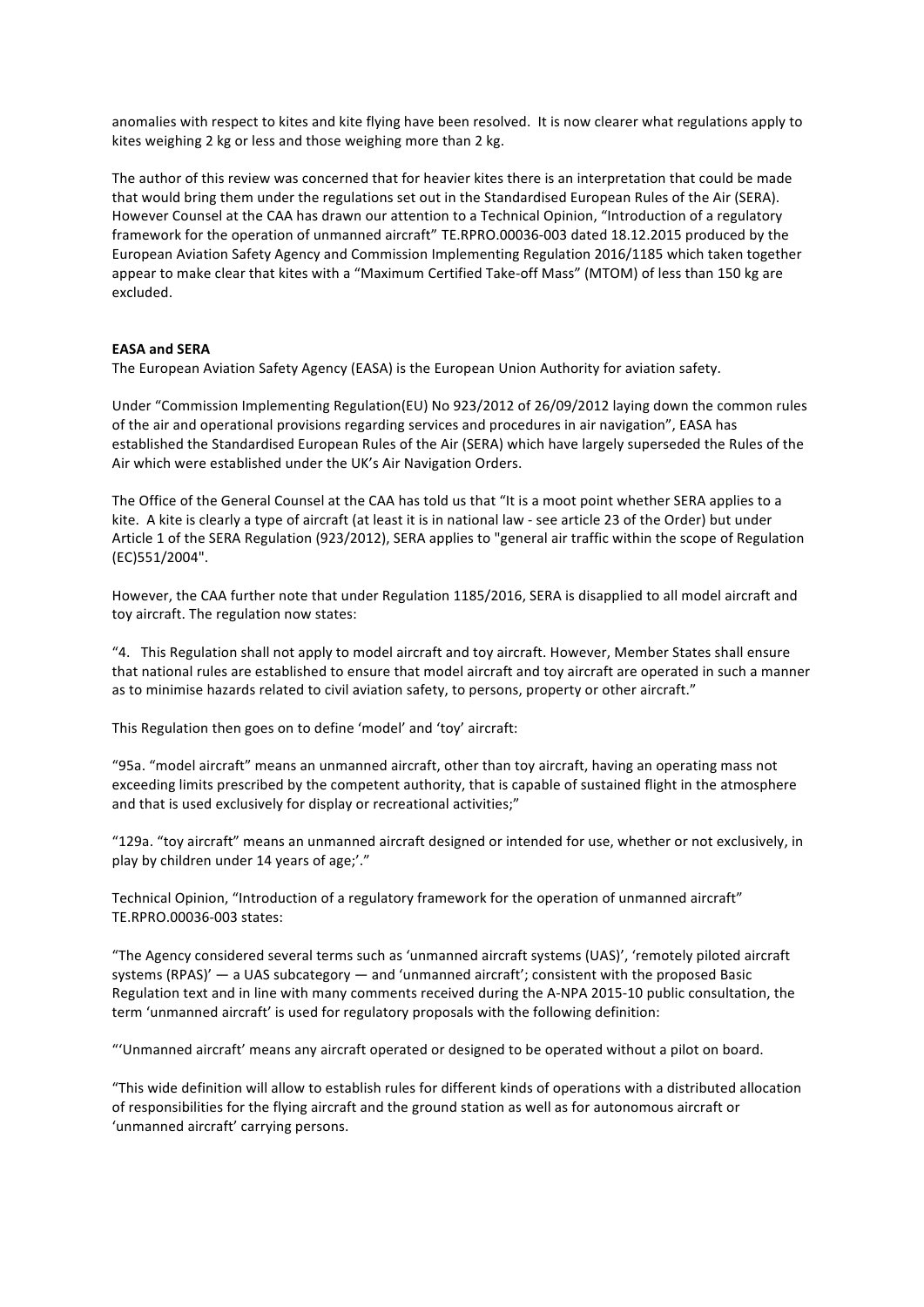"It needs to be understood that this definition also includes machines normally not perceived by the general public as aircraft, such as flying toys, small tethered balloons or kites. Special attention is therefore required to not negatively impact any 'operation' that does not cause aviation risk."

The same document also states:

'In accordance with Articles 1 and 4 of and Annex II to the current Basic Regulation, the scope of EU regulations is limited to unmanned aircraft with an MTOM above 150 kg that are not used for military, customs, police, firefighting, search and rescue, or experimental work. This means that the vast majority of unmanned aircraft development and operations today are regulated by national aviation legislation.'

CAA Counsel believes this demonstrates that EASA view kites in the same way as 'toy' and 'model' aircraft. The prescribed mass limit in 95a appears to be a MTOM of 150 kg.

### **EASA aircraft and non-EASA aircraft**

Under the regulations set out by European Commission and implemented through the European Aviation Safety Agency (EASA) are those governing the design and operation of aircraft.

Aircraft are divided into two areas for licensing and airworthiness purposes:

- EASA aircraft: and
- non-EASA aircraft

Non-EASA aircraft are also known as 'Annex II' aircraft, as they are listed in Annex II to the 'Basic Regulation'. Non-EASA aircraft are regulated by national aviation authorities. The CAA is the national aviation authority in the UK.

This classification applies to types of aircraft, not individual aircraft.

Whilst there are no known EASA kites, the CAA have pointed out that the theoretical possibility exists, and that the Order must therefore allow for it. An unmanned aircraft with a MTOM of not more than 150 kg is an "Annex II aircraft" so a kite could only be an EASA aircraft if it was larger than this. The only situation that the author can currently conceive of an EASA kite is if power generation by kite proves practical and economic, in which case pan-European regulation might become highly desirable.

# Abridged relevant sections of the Air Navigation Order

In the following table, the author has only included those Articles that apply to most kite fliers in order to reduce the length of the table. Technical Articles (e.g. ones that describe law required to make the ANO work) have also been excluded. **IF you fly kites over 2 kg in mass** you should review the full version on the BKFA website.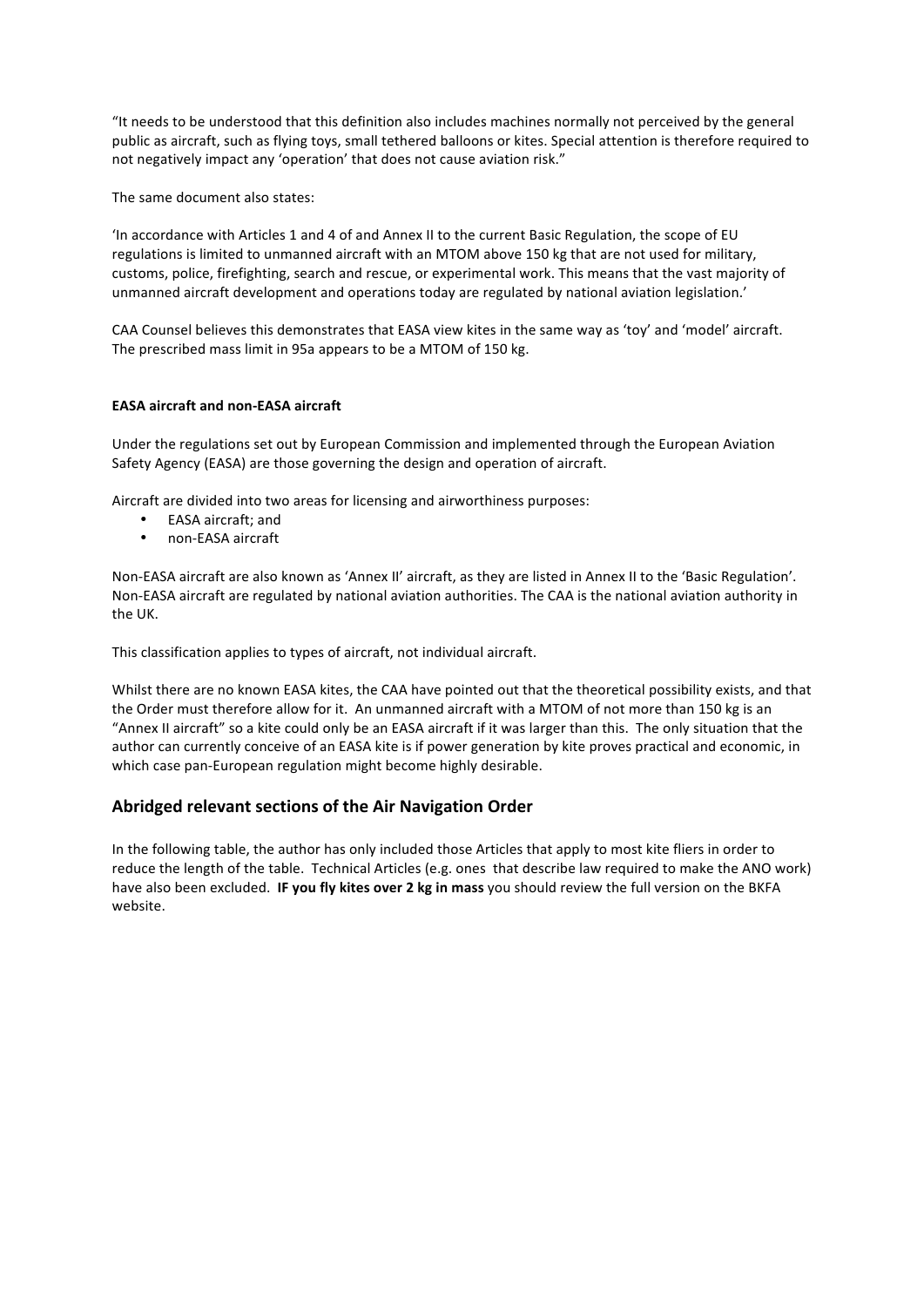|                |                                         |                                          | <b>Text of article</b>                                                                                                                                                                                                                                                                                                                                                                                                                                                                                                                                                                                                                                                                                                                                                                                                                                                                                                                                                                                                                                                                                                                                                                                                                                                                                                                                                                                                                                                                                                                                                                                                                                                                                                                                                                                                                                                                                                                                                                                                                                                                                                                                                                                              |  |  |  |
|----------------|-----------------------------------------|------------------------------------------|---------------------------------------------------------------------------------------------------------------------------------------------------------------------------------------------------------------------------------------------------------------------------------------------------------------------------------------------------------------------------------------------------------------------------------------------------------------------------------------------------------------------------------------------------------------------------------------------------------------------------------------------------------------------------------------------------------------------------------------------------------------------------------------------------------------------------------------------------------------------------------------------------------------------------------------------------------------------------------------------------------------------------------------------------------------------------------------------------------------------------------------------------------------------------------------------------------------------------------------------------------------------------------------------------------------------------------------------------------------------------------------------------------------------------------------------------------------------------------------------------------------------------------------------------------------------------------------------------------------------------------------------------------------------------------------------------------------------------------------------------------------------------------------------------------------------------------------------------------------------------------------------------------------------------------------------------------------------------------------------------------------------------------------------------------------------------------------------------------------------------------------------------------------------------------------------------------------------|--|--|--|
|                | Applies to kites weighing 2 kg and less | Applies to kites weighing more than 2 kg | Where the Article applies directly in full, the original text is included. Where the<br>reference is partial or limited in scope, we have included the relevant text and/or<br>summarized the points and shown them in italics.<br>"" shows irrelevant text has been omitted.                                                                                                                                                                                                                                                                                                                                                                                                                                                                                                                                                                                                                                                                                                                                                                                                                                                                                                                                                                                                                                                                                                                                                                                                                                                                                                                                                                                                                                                                                                                                                                                                                                                                                                                                                                                                                                                                                                                                       |  |  |  |
| Article number |                                         |                                          | Any interpretive notes are also in italic. Some Articles do not apply to kites but have<br>been included because either they could be in force IF there was an "EASA kite" or<br>because they are dis-applied by part of their own text. An example of this is Article 24.                                                                                                                                                                                                                                                                                                                                                                                                                                                                                                                                                                                                                                                                                                                                                                                                                                                                                                                                                                                                                                                                                                                                                                                                                                                                                                                                                                                                                                                                                                                                                                                                                                                                                                                                                                                                                                                                                                                                          |  |  |  |
|                |                                         |                                          | For reasons explained elsewhere, for all practical purposes the expression "non-EASA"<br>can be assumed to relate to all kites.                                                                                                                                                                                                                                                                                                                                                                                                                                                                                                                                                                                                                                                                                                                                                                                                                                                                                                                                                                                                                                                                                                                                                                                                                                                                                                                                                                                                                                                                                                                                                                                                                                                                                                                                                                                                                                                                                                                                                                                                                                                                                     |  |  |  |
| $\overline{5}$ | X                                       | Χ                                        | (1) Subject to paragraphs (3) and (8), the aerodrome traffic zone of a notified<br>aerodrome which is not on an offshore installation and at which the length of the<br>longest runway is notified as 1,850 metres or less is that specified in paragraph (2).<br>(2) The aerodrome traffic zone at an aerodrome referred to in paragraph (1) is the<br>airspace extending from the surface to a height of 2,000 feet above the level of<br>the aerodrome within the area bounded by a circle centred on the notified mid-<br>point of the longest runway and having a radius of two nautical miles.<br>(3) Paragraph (4) applies if-<br>(a) the aerodrome traffic zone specified in paragraph (2) would extend less than<br>11/2 nautical miles beyond the end of any runway at the aerodrome; and<br>(b) this paragraph is notified as being applicable.<br>(4) The aerodrome traffic zone is that specified in paragraph (5) as though the length<br>of the longest runway at the aerodrome were notified as greater than 1,850<br>metres.<br>(5) Subject to paragraph (8), the aerodrome traffic zone of a notified aerodrome<br>which is not on an offshore installation and at which the length of the longest<br>runway is notified as greater than 1,850 metres is that specified in paragraph (6).<br>(6) The aerodrome traffic zone is the airspace extending from the surface to a height<br>of 2,000 feet above the level of the aerodrome within the area bounded by a circle<br>centred on the notified midpoint of the longest runway and having a radius of 21/2<br>nautical miles.<br>(7) Subject to paragraph (8), the aerodrome traffic zone of a notified aerodrome<br>which is on an off-shore installation is the airspace extending from mean sea level<br>to 2,000 feet above mean sea level and within 11/2 nautical miles of the offshore<br>installation.<br>(8) The aerodrome traffic zone of a notified aerodrome excludes any airspace which is<br>within the aerodrome traffic zone of another aerodrome which is notified for the<br>purposes of this article as being the controlling aerodrome.<br>The impact of this Article on where kites may be flown is discussed elsewhere. |  |  |  |
| 23             | X                                       | X                                        | (1) This article applies to $-$<br>(a) any small balloon;<br>(b) any kite weighing not more than 2kg;<br>(c) any small unmanned aircraft; and                                                                                                                                                                                                                                                                                                                                                                                                                                                                                                                                                                                                                                                                                                                                                                                                                                                                                                                                                                                                                                                                                                                                                                                                                                                                                                                                                                                                                                                                                                                                                                                                                                                                                                                                                                                                                                                                                                                                                                                                                                                                       |  |  |  |
|                |                                         |                                          | (d) any parachute including a parascending parachute.<br>(2) Subject to paragraph (3), nothing in this Order applies to or in relation to an<br>aircraft to which this article applies.<br>(3) Articles 2, 91, 92, 94, 95, 239, 241 and 257 (except 257(2)(a)) apply to or in relation<br>to an aircraft to which this article applies, and article 265 applies in relation to<br>those articles.<br>This Article limits the parts of the order to kites which weigh not more than 2 kg. It<br>also shows that in the Order (unlike SERA) there is a difference between kites and<br>small unmanned aircraft.                                                                                                                                                                                                                                                                                                                                                                                                                                                                                                                                                                                                                                                                                                                                                                                                                                                                                                                                                                                                                                                                                                                                                                                                                                                                                                                                                                                                                                                                                                                                                                                                       |  |  |  |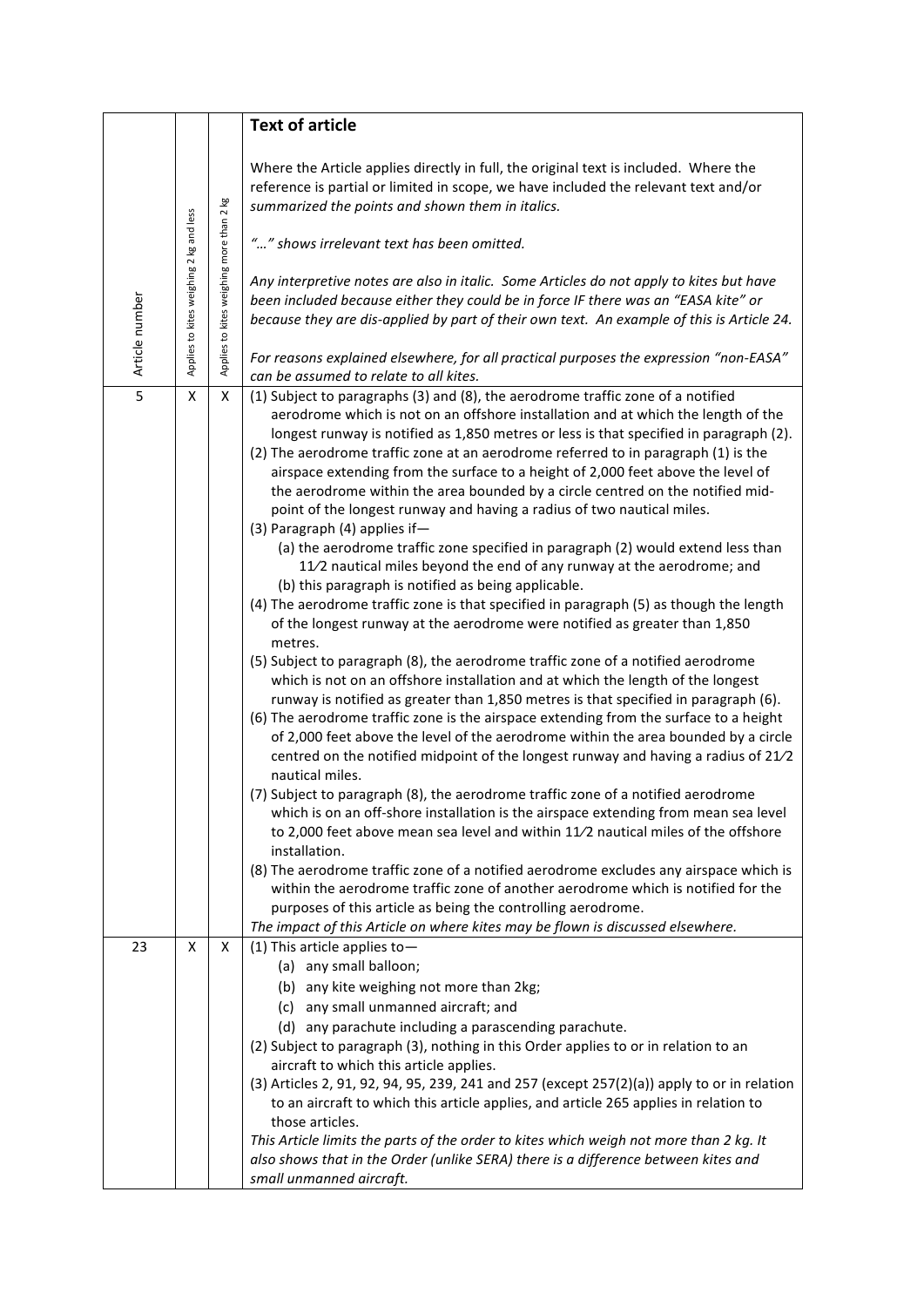| 68 |   | x | (1) The pilot in command of an aircraft is responsible-<br>(a) before every flight, for defining the roles and duties of each crew member;                                                                                                                                            |  |  |  |
|----|---|---|---------------------------------------------------------------------------------------------------------------------------------------------------------------------------------------------------------------------------------------------------------------------------------------|--|--|--|
|    |   |   | (b) for the operation and safety of the aircraft and for the initiation,<br>continuation, termination or diversion of a flight in the interest of safety; and<br>(c) during aircraft operations, for ensuring the safety of all crew members                                          |  |  |  |
| 69 |   | x | (1) The pilot in command must only use aerodromes and operating sites that are<br>adequate for the type of aircraft and operation concerned.                                                                                                                                          |  |  |  |
|    |   |   | (3) The pilot in command must ensure that-                                                                                                                                                                                                                                            |  |  |  |
|    |   |   | (a)  specified in the flight manual<br>(b) procedures are established and followed for any reasonably foreseeable                                                                                                                                                                     |  |  |  |
|    |   |   | emergency situation.<br>(4) The pilot in command must only commence or continue-                                                                                                                                                                                                      |  |  |  |
|    |   |   | (a) a Visual Flight Rules flight if-<br>(i) the latest available meteorological information indicates that the weather<br>conditions along the route and at the intended destination aerodrome at the<br>estimated time of use will be at or above the applicable Visual Flight Rules |  |  |  |
|    |   |   | operating minima; and<br>(ii) the pilot in command has planned an alternative course of action to<br>provide for the eventuality that the flight cannot be completed as planned<br>because of weather conditions;                                                                     |  |  |  |
|    |   |   | Instrument flight rules and en-route navigation                                                                                                                                                                                                                                       |  |  |  |
|    |   |   | (8) The pilot in command must ensure that-<br>(a) the aircraft is airworthy;                                                                                                                                                                                                          |  |  |  |
|    |   |   | The rest of this Article does not apply to kites                                                                                                                                                                                                                                      |  |  |  |
|    |   | x | (1) During flight, the pilot in command must-                                                                                                                                                                                                                                         |  |  |  |
| 70 |   |   |                                                                                                                                                                                                                                                                                       |  |  |  |
|    |   |   | (b) remain at the controls of the aircraft at all times except if another pilot is<br>taking the controls.                                                                                                                                                                            |  |  |  |
| 75 |   | x | (1) Before commencing take-off, the pilot in command-                                                                                                                                                                                                                                 |  |  |  |
|    |   |   | (a) of a balloon<br>(b) of all other aircraft must be satisfied that-                                                                                                                                                                                                                 |  |  |  |
|    |   |   | (i) according to the information available, the weather at the aerodrome or                                                                                                                                                                                                           |  |  |  |
|    |   |   | operating site and the condition of the runway or final approach and take-off<br>area intended to be used would not prevent a safe take-off and departure;                                                                                                                            |  |  |  |
|    |   |   | and<br>(ii) aerodrome operating minima notified, prescribed or otherwise                                                                                                                                                                                                              |  |  |  |
|    |   |   | designated by the relevant competent authority will be complied with.                                                                                                                                                                                                                 |  |  |  |
|    |   |   | The rest of this Article does not apply to kites                                                                                                                                                                                                                                      |  |  |  |
| 86 | ? | X | CAA advise that they believe this Article was not intended to apply to kites in general,<br>in so far as much of the article is to do with the pilot-in-command of the display                                                                                                        |  |  |  |
|    |   |   | aircraft and a kite can't have a pilot-in-command on or in the kite. Potentially it does                                                                                                                                                                                              |  |  |  |
|    |   |   | apply to a person organising a flying display of kites which has been advertised and is                                                                                                                                                                                               |  |  |  |
|    |   |   | open to the public (see definition of flying display in Schedule 1) unless the CAA<br>exempts any such display.                                                                                                                                                                       |  |  |  |
|    |   |   | BKFA will seek further clarification. The requirement to seek height clearance in                                                                                                                                                                                                     |  |  |  |
|    |   |   | separate to this issue.<br>(1) Subject to paragraphs (15), (16) and (18), no person may act as the organiser of a                                                                                                                                                                     |  |  |  |
|    |   |   | flying display (in this article referred to as "the flying display director") without<br>first applying for and obtaining the permission of the CAA for that flying display.                                                                                                          |  |  |  |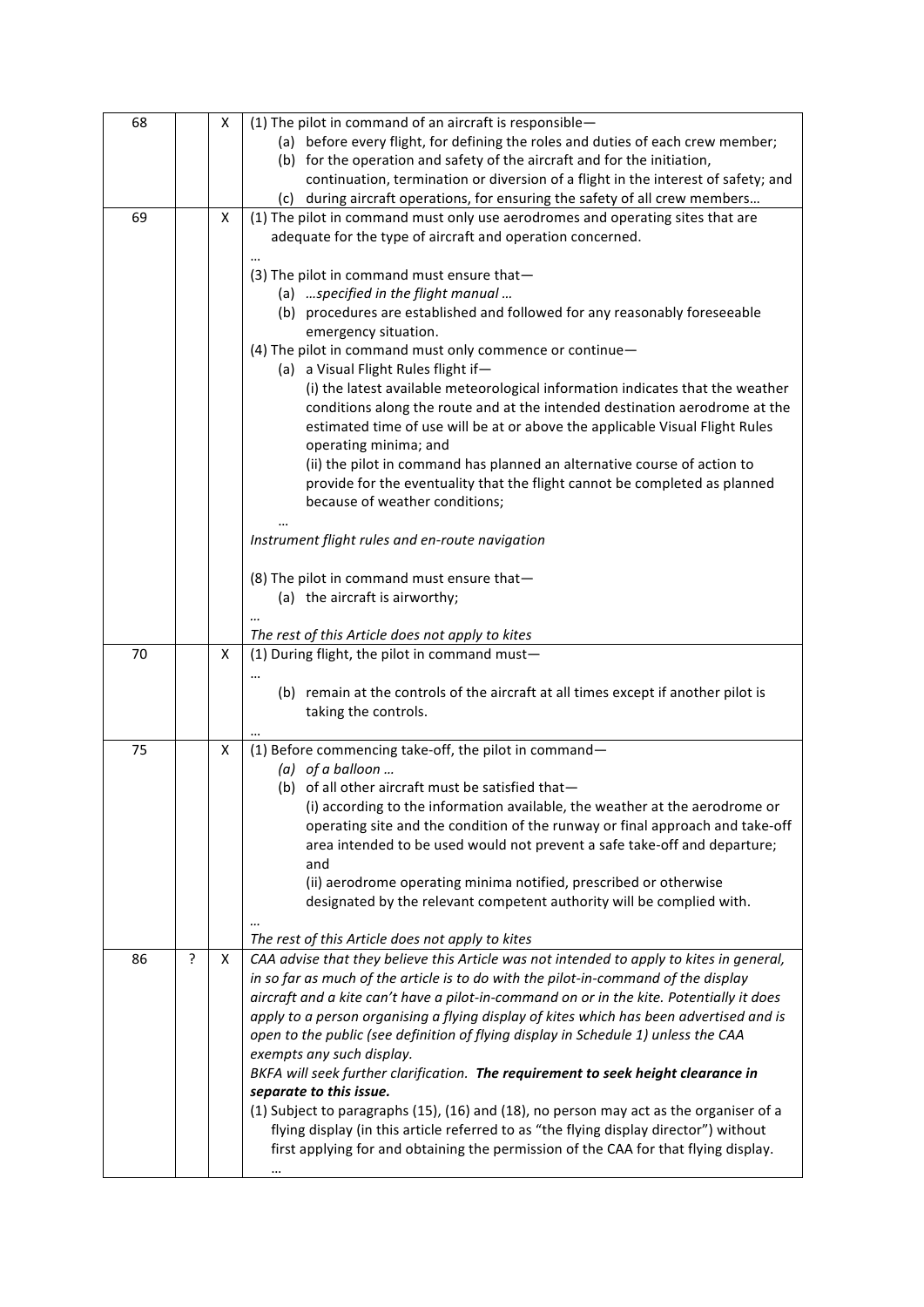|    |   |   | (6) The CAA must grant a permission required by paragraph (1) if it is satisfied that the |  |  |  |
|----|---|---|-------------------------------------------------------------------------------------------|--|--|--|
|    |   |   | flying display director is fit and competent to safely organise the proposed flying       |  |  |  |
|    |   |   | display, having regard in particular to the flying display director's-                    |  |  |  |
|    |   |   | (a) previous conduct and experience; and                                                  |  |  |  |
|    |   |   | (b) organisation, staffing and other arrangements.                                        |  |  |  |
|    |   |   | (7) The CAA may grant such a permission subject to such conditions, which may             |  |  |  |
|    |   |   | include conditions concerning military aircraft, as the CAA thinks fit.                   |  |  |  |
|    |   |   |                                                                                           |  |  |  |
|    |   |   |                                                                                           |  |  |  |
|    |   |   | (15) Paragraph (1) does not apply to-                                                     |  |  |  |
|    |   |   | (a) a flying display which takes place at an aerodrome in the occupation of the           |  |  |  |
|    |   |   | Ministry of Defence or of any visiting force or any other premises in the                 |  |  |  |
|    |   |   | occupation or under the control of the Ministry of Defence; or                            |  |  |  |
|    |   |   | (b) a flying display at which the only participating aircraft are military aircraft.      |  |  |  |
|    |   |   | (16) Paragraphs (1) to (5) do not apply to a flying display at which the only             |  |  |  |
|    |   |   | participating aircraft are balloons.                                                      |  |  |  |
|    |   |   |                                                                                           |  |  |  |
|    |   |   | BKFA will seek an extension to paragraph 16 to include kites.                             |  |  |  |
| 88 |   | X | BKFA will be seeking further information on this Article.                                 |  |  |  |
|    |   |   | (1) Subject to the provisions of this article, an aircraft in flight must not, by means   |  |  |  |
|    |   |   | external to the aircraft, tow any article, other than a glider, or pick up or raise any   |  |  |  |
|    |   |   | person, animal or article, unless-                                                        |  |  |  |
|    |   |   | (a) there is a certificate of airworthiness-                                              |  |  |  |
|    |   |   | (i) issued or rendered valid for that aircraft under the law of the country in            |  |  |  |
|    |   |   | which the aircraft is registered; and                                                     |  |  |  |
|    |   |   | (ii) that certificate, or the flight manual for the aircraft, includes an express         |  |  |  |
|    |   |   | provision that it may be used for that purpose; or                                        |  |  |  |
|    |   |   | (b) the aircraft has been authorised to do so by-                                         |  |  |  |
|    |   |   | (i) the CAA; or                                                                           |  |  |  |
|    |   |   | (ii) an organisation approved by the CAA to provide such an authorisation.                |  |  |  |
|    |   |   | (2) An aircraft must not launch or pick up tow ropes, banners or similar articles other   |  |  |  |
|    |   |   | than at an aerodrome.                                                                     |  |  |  |
|    |   |   | (3) An aircraft in flight must not tow any article, other than a glider, at night or when |  |  |  |
|    |   |   | flight visibility is less than one nautical mile.                                         |  |  |  |
|    |   |   | (4) The length of the combination of towing aircraft, tow rope, and article in tow,       |  |  |  |
|    |   |   | must not exceed 150 metres.                                                               |  |  |  |
|    |   |   | Helicopters                                                                               |  |  |  |
|    |   |   | (7) Nothing in this article-                                                              |  |  |  |
|    |   |   | (a) prohibits the towing in a reasonable manner by an aircraft in flight of any           |  |  |  |
|    |   |   | radio aerial, any instrument which is being used for experimental purposes,               |  |  |  |
|    |   |   | or any signal, apparatus or article required or permitted by or under this                |  |  |  |
|    |   |   | Order to be towed or displayed by an aircraft in flight;                                  |  |  |  |
|    |   |   |                                                                                           |  |  |  |
| 89 |   | X | (1) Articles and animals (whether or not attached to a parachute) must not be             |  |  |  |
|    |   |   | dropped, or permitted to drop, from an aircraft in flight so as to endanger persons       |  |  |  |
|    |   |   | or property.                                                                              |  |  |  |
|    |   |   | (2) Subject to paragraphs (3) and (4), articles and animals (whether or not attached to   |  |  |  |
|    |   |   | a parachute) must not be dropped, or permitted to drop, to the surface from an            |  |  |  |
|    |   |   | aircraft flying over the United Kingdom except-                                           |  |  |  |
|    |   |   | (a) under and in accordance with the terms of an aerial application certificate           |  |  |  |
|    |   |   | granted under article 91; or                                                              |  |  |  |
|    |   |   | (b) with the permission of the CAA.                                                       |  |  |  |
|    |   |   | Exceptions which could not apply to kites                                                 |  |  |  |
|    |   |   | Helicopters                                                                               |  |  |  |
|    |   |   | (5) In this article, "dropping" includes projecting and lowering.                         |  |  |  |
| 92 | Х | X | (1) This article applies to or in relation to-                                            |  |  |  |
|    |   |   | (a) balloons except unmanned free balloons;                                               |  |  |  |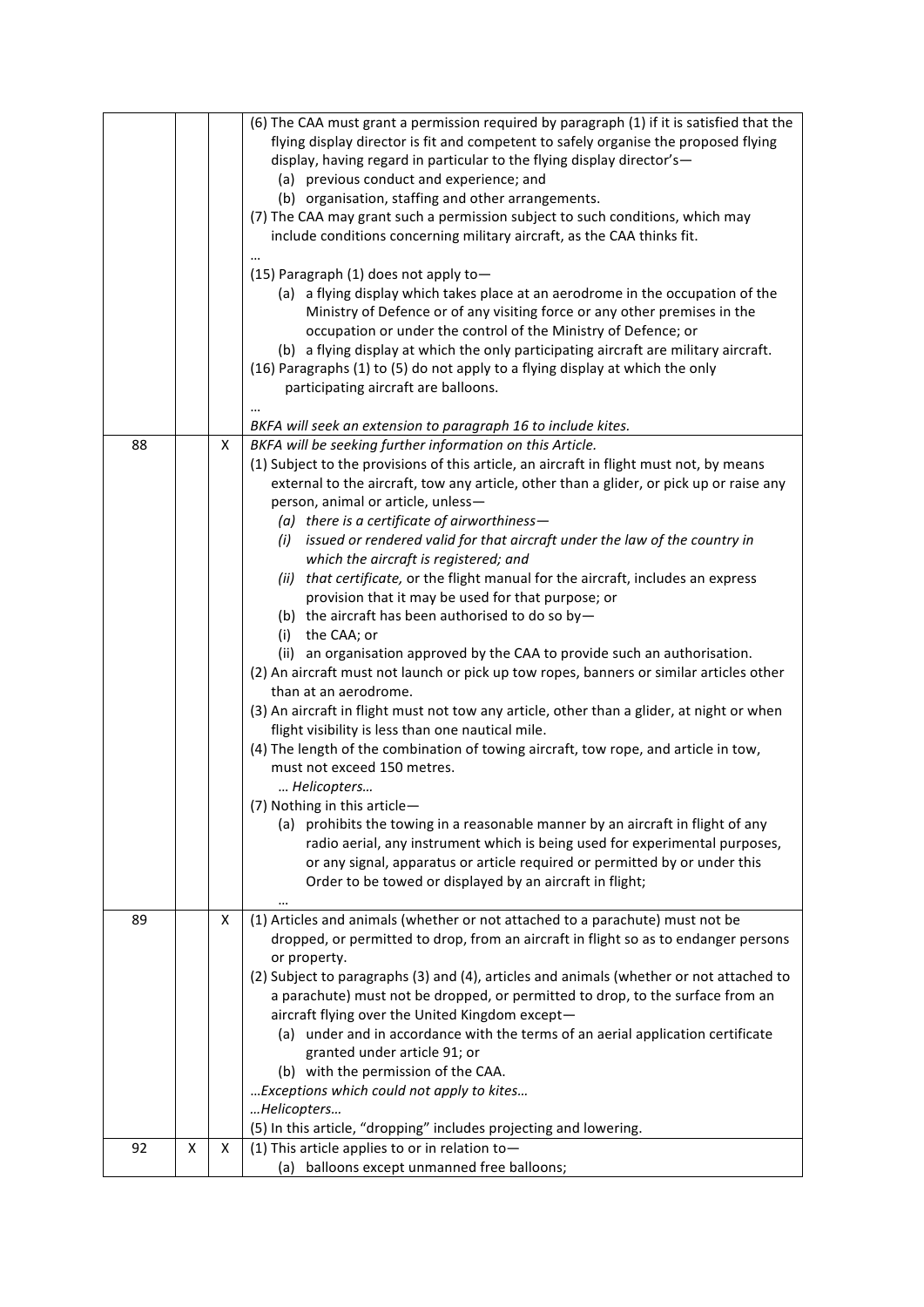|    |   |   | (b) gliders;                                                                                                                            |  |  |  |
|----|---|---|-----------------------------------------------------------------------------------------------------------------------------------------|--|--|--|
|    |   |   | (c) kites;                                                                                                                              |  |  |  |
|    |   |   | (d) parascending parachutes; and                                                                                                        |  |  |  |
|    |   |   | (e) airships,                                                                                                                           |  |  |  |
|    |   |   | within the United Kingdom (which are referred to in this article as "relevant                                                           |  |  |  |
|    |   |   | aircraft").                                                                                                                             |  |  |  |
|    |   |   | (2) A relevant aircraft which is launched, moored, tethered or towed must not be                                                        |  |  |  |
|    |   |   | $operated-$                                                                                                                             |  |  |  |
|    |   |   | (a) in such a manner as to-                                                                                                             |  |  |  |
|    |   |   | represent a hazard to other airspace users; or<br>(i)                                                                                   |  |  |  |
|    |   |   | (ii) without the permission of the CAA, result in any part of the relevant aircraft                                                     |  |  |  |
|    |   |   | whilst it is being launched or towed, or its tether, mooring or towing                                                                  |  |  |  |
|    |   |   | equipment, extending more than 60 metres above ground level;                                                                            |  |  |  |
|    |   |   | (b) within controlled airspace or airspace notified for the purpose of this article;                                                    |  |  |  |
|    |   |   | (c) within the aerodrome traffic zone of a notified aerodrome during the                                                                |  |  |  |
|    |   |   | notified operating hours of that aerodrome except-                                                                                      |  |  |  |
|    |   |   | during the day and in Visual Meteorological Conditions; and<br>(i)                                                                      |  |  |  |
|    |   |   | (ii) with the permission of the person in charge of the aerodrome, the                                                                  |  |  |  |
|    |   |   | appropriate air traffic control unit or the CAA.<br>(3) A relevant aircraft which is flown, launched, moored, tethered or towed must be |  |  |  |
|    |   |   | operated in accordance with any guidance issued from time to time by the CAA                                                            |  |  |  |
|    |   |   | relating to such operation.                                                                                                             |  |  |  |
|    |   |   | $(4)$ An airship-                                                                                                                       |  |  |  |
|    |   |   |                                                                                                                                         |  |  |  |
|    |   |   | $(5)$ A balloon-                                                                                                                        |  |  |  |
|    |   |   |                                                                                                                                         |  |  |  |
|    |   |   | This Article defines the standard height limit for kites as 60m unless there is                                                         |  |  |  |
|    |   |   | permission from the CAA in force. It also places restrictions on flying in controlled                                                   |  |  |  |
|    |   |   |                                                                                                                                         |  |  |  |
|    |   |   |                                                                                                                                         |  |  |  |
|    |   |   | airspace, notified airspace or within an aerodrome traffic zone unless permission has<br>been granted.                                  |  |  |  |
| 94 | X | Χ | The Article is applied by Article 23. But the CAA have said that as kites are excluded                                                  |  |  |  |
|    |   |   | from the definition of 'small unmanned aircraft' this article does not apply even to a                                                  |  |  |  |
|    |   |   | radio-controlled kite. Care is needed here since the aircraft in question are not                                                       |  |  |  |
|    |   |   | connected to a fixed point by a line and thus could be argued to be aircraft with 'soft'                                                |  |  |  |
|    |   |   | wings rather than 'kites' as their manufacturers describe them. BKFA would say that                                                     |  |  |  |
|    |   |   | paragraphs 1, 2 and 3 are good practice in any event. Paragraph 4 would be covered                                                      |  |  |  |
|    |   |   | by the limits in Article 92.                                                                                                            |  |  |  |
|    |   |   | (1) A person must not cause or permit any article or animal (whether or not attached                                                    |  |  |  |
|    |   |   | to a parachute) to be dropped from a small unmanned aircraft so as to endanger                                                          |  |  |  |
|    |   |   | persons or property.                                                                                                                    |  |  |  |
|    |   |   | (2) The person in charge of a small unmanned aircraft may only fly the aircraft if                                                      |  |  |  |
|    |   |   | reasonably satisfied that the flight can safely be made.                                                                                |  |  |  |
|    |   |   | (3) The person in charge of a small unmanned aircraft must maintain direct, unaided                                                     |  |  |  |
|    |   |   | visual contact with the aircraft sufficient to monitor its flight path in relation to                                                   |  |  |  |
|    |   |   | other aircraft, persons, vehicles, vessels and structures for the purpose of avoiding                                                   |  |  |  |
|    |   |   | collisions.                                                                                                                             |  |  |  |
|    |   |   | (4) The person in charge of a small unmanned aircraft which has a mass of more than                                                     |  |  |  |
|    |   |   | 7kg excluding its fuel but including any articles or equipment installed in or                                                          |  |  |  |
|    |   |   | attached to the aircraft at the commencement of its flight, must not fly the<br>aircraft-                                               |  |  |  |
|    |   |   | (a) in Class A, C, D or E airspace unless the permission of the appropriate air                                                         |  |  |  |
|    |   |   | traffic control unit has been obtained;                                                                                                 |  |  |  |
|    |   |   | (b) within an aerodrome traffic zone during the notified hours of watch of the air                                                      |  |  |  |
|    |   |   | traffic control unit (if any) at that aerodrome unless the permission of any                                                            |  |  |  |
|    |   |   | such air traffic control unit has been obtained; or                                                                                     |  |  |  |
|    |   |   | at a height of more than 400 feet above the surface unless it is flying in<br>(c)                                                       |  |  |  |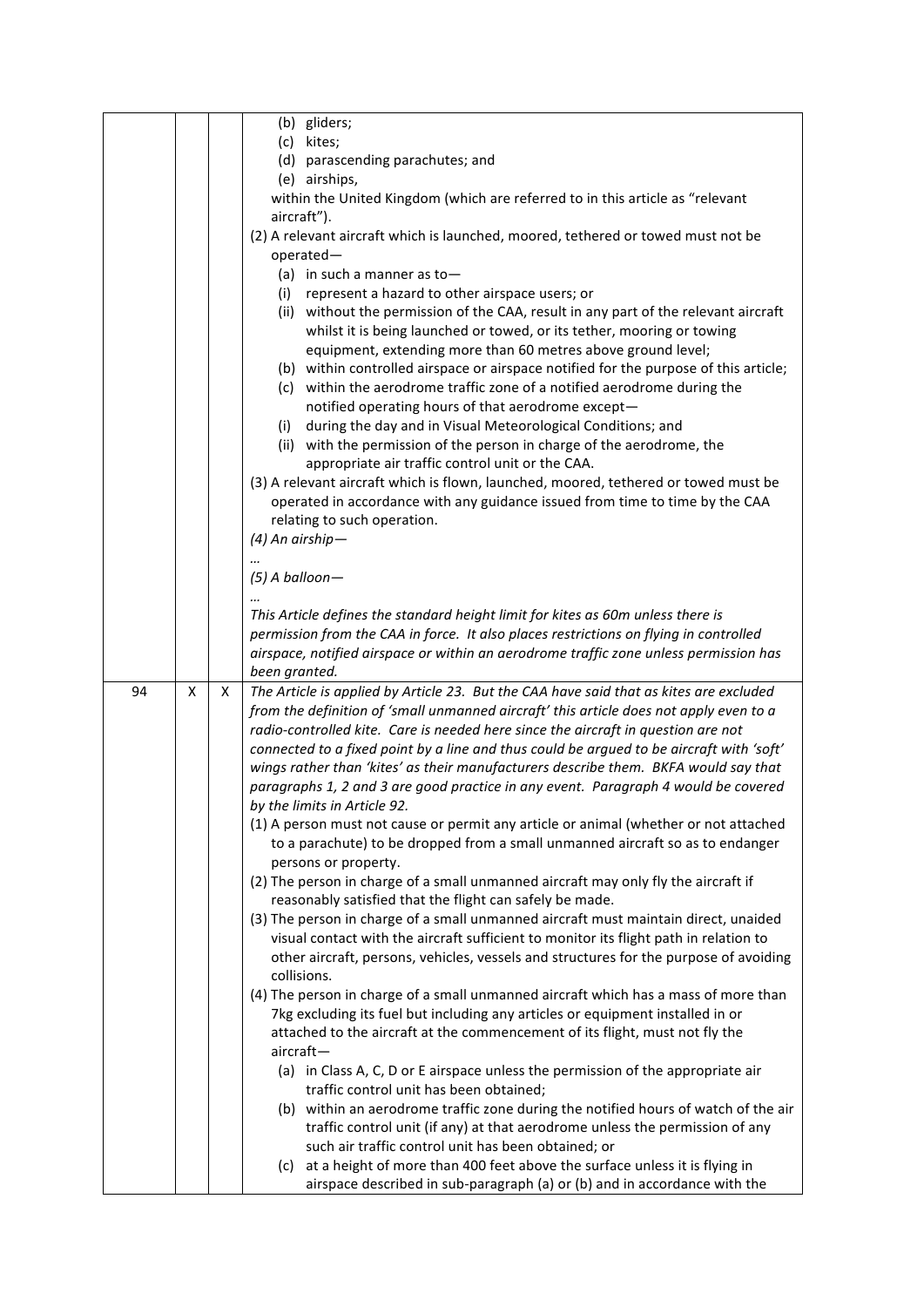|     |   |   | requirements for that airspace.                                                             |  |  |  |
|-----|---|---|---------------------------------------------------------------------------------------------|--|--|--|
|     |   |   | (5) The person in charge of a small unmanned aircraft must not fly the aircraft for the     |  |  |  |
|     |   |   | purposes of commercial operations except in accordance with a permission                    |  |  |  |
|     |   |   | granted by the CAA.                                                                         |  |  |  |
| 95  | X | Χ | The Article is applied by Article 23. But the CAA have said that as kites are excluded      |  |  |  |
|     |   |   | from the definition of 'small unmanned aircraft' this article would not apply. This         |  |  |  |
|     |   |   | Article is clearly intended to deal with drones.                                            |  |  |  |
|     |   |   | (1) The person in charge of a small unmanned surveillance aircraft must not fly the         |  |  |  |
|     |   |   | aircraft in any of the circumstances described in paragraph (2) except in                   |  |  |  |
|     |   |   | accordance with a permission issued by the CAA.                                             |  |  |  |
|     |   |   | (2) The circumstances referred to in paragraph (1) are-                                     |  |  |  |
|     |   |   | (a) over or within 150 metres of any congested area;                                        |  |  |  |
|     |   |   | (b) over or within 150 metres of an organised open-air assembly of more than                |  |  |  |
|     |   |   | 1,000 persons;                                                                              |  |  |  |
|     |   |   | (c) within 50 metres of any vessel, vehicle or structure which is not under the             |  |  |  |
|     |   |   | control of the person in charge of the aircraft; or                                         |  |  |  |
|     |   |   | (d) subject to paragraphs (3) and (4), within 50 metres of any person.                      |  |  |  |
|     |   |   | (3) Subject to paragraph (4), during take-off or landing, a small unmanned surveillance     |  |  |  |
|     |   |   | aircraft must not be flown within 30 metres of any person.                                  |  |  |  |
|     |   |   | (4) Paragraphs (2)(d) and (3) do not apply to the person in charge of the small             |  |  |  |
|     |   |   | unmanned surveillance aircraft or a person under the control of the person in               |  |  |  |
|     |   |   | charge of the aircraft.                                                                     |  |  |  |
|     |   |   | (5) In this article, "a small unmanned surveillance aircraft" means a small unmanned        |  |  |  |
|     |   |   | aircraft which is equipped to undertake any form of surveillance or data                    |  |  |  |
|     |   |   | acquisition.                                                                                |  |  |  |
| 239 | X | x | (1) If the Secretary of State decides it is necessary in the public interest to restrict or |  |  |  |
|     |   |   | prohibit flying by reason of-                                                               |  |  |  |
|     |   |   | (a) the intended gathering or movement of a large number of persons;                        |  |  |  |
|     |   |   | (b) the intended holding of an aircraft race or contest or of a flying display; or          |  |  |  |
|     |   |   | (c) national defence or any other reason affecting the public interest,                     |  |  |  |
|     |   |   | the Secretary of State may make regulations prohibiting, restricting or imposing            |  |  |  |
|     |   |   | conditions on flights by aircraft specified in paragraph (2) flying in the                  |  |  |  |
|     |   |   | circumstances specified in paragraph (2).                                                   |  |  |  |
|     |   |   | (2) The aircraft and circumstances are-                                                     |  |  |  |
|     |   |   | (a) aircraft, whether or not they are registered in the United Kingdom, in any              |  |  |  |
|     |   |   | airspace over the United Kingdom or in the neighbourhood of an offshore                     |  |  |  |
|     |   |   | installation; and                                                                           |  |  |  |
|     |   |   | $(b)$                                                                                       |  |  |  |
|     |   |   | (3) Regulations made under this article may apply either generally or in relation to any    |  |  |  |
|     |   |   | class of aircraft.                                                                          |  |  |  |
|     |   |   | (4) It is an offence to contravene, permit the contravention of or fail to comply with      |  |  |  |
|     |   |   | any regulations made under this article.                                                    |  |  |  |
|     |   |   | (5) If the pilot in command                                                                 |  |  |  |
|     |   |   | The rest of the Article cannot apply as there is no "pilot-in-command" for a kite.          |  |  |  |
| 241 | X | x | A person must not recklessly or negligently cause or permit an aircraft to endanger         |  |  |  |
|     |   |   | any person or property.                                                                     |  |  |  |
| 248 |   | X | (1) The CAA may direct an aircraft operator by means of an operational directive that       |  |  |  |
|     |   |   | an operation is prohibited, or must be limited or is subject to specified conditions,       |  |  |  |
|     |   |   | in the interests of safe operations.                                                        |  |  |  |
|     |   |   | (2) An operational directive must state-                                                    |  |  |  |
|     |   |   | (a) the reason for its issue;                                                               |  |  |  |
|     |   |   | (b) its applicability and duration; and                                                     |  |  |  |
|     |   |   | (c) the action required by the operator.                                                    |  |  |  |
|     |   |   | (3) An operational directive may be made in respect of one or more operators or one         |  |  |  |
|     |   |   | or more classes of operator.                                                                |  |  |  |
|     |   |   | (4) An operational directive may be revoked by the CAA.                                     |  |  |  |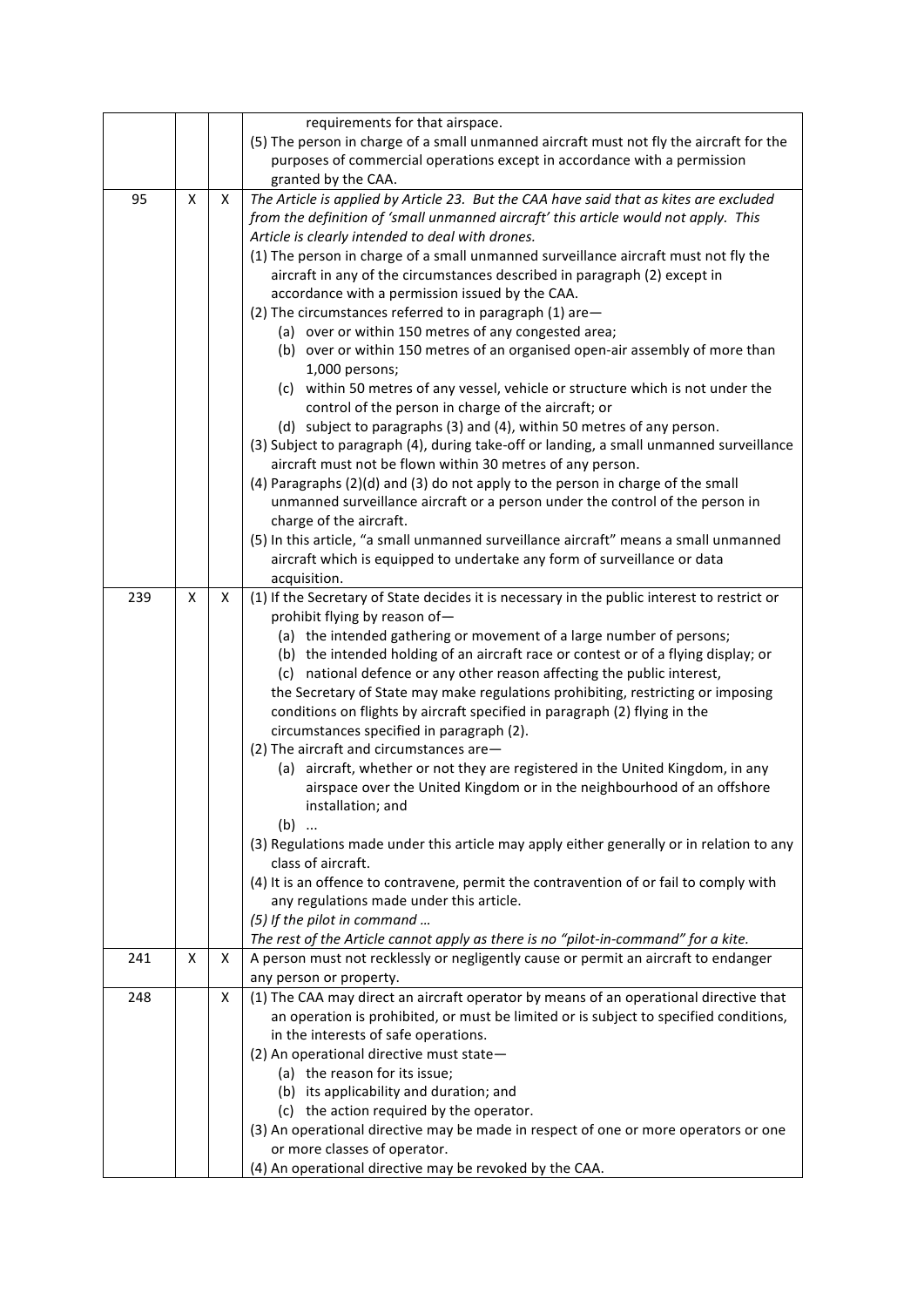|     |   |   | $(5)$                                                                                                                                                                                                                                                                                                                                                                                                                                                                                                                                                                                                                                                                                                                                                                                                                                                                                                                                                                                                                                                                                    |  |  |
|-----|---|---|------------------------------------------------------------------------------------------------------------------------------------------------------------------------------------------------------------------------------------------------------------------------------------------------------------------------------------------------------------------------------------------------------------------------------------------------------------------------------------------------------------------------------------------------------------------------------------------------------------------------------------------------------------------------------------------------------------------------------------------------------------------------------------------------------------------------------------------------------------------------------------------------------------------------------------------------------------------------------------------------------------------------------------------------------------------------------------------|--|--|
|     |   |   | The rest of the Article cannot apply to kites.                                                                                                                                                                                                                                                                                                                                                                                                                                                                                                                                                                                                                                                                                                                                                                                                                                                                                                                                                                                                                                           |  |  |
| 265 | X | X | (1) Subject to paragraph (2), if any provision of this Order, any regulations made<br>under this Order, an EASA Regulation or EU-OPS is contravened in relation to an<br>aircraft, the operator of that aircraft and the pilot in command and, in the case of<br>a contravention of article 250, the charterer of that aircraft, is (without prejudice<br>to the liability of any other person for that contravention) deemed for the<br>purposes of the following provisions of this article to have contravened that<br>provision.<br>(2) A person will not be deemed to have contravened a provision specified in<br>paragraph (1) if the person proves that the contravention occurred without that<br>person's consent or connivance and that that person exercised all due diligence to<br>prevent the contravention.<br>(3) If it is proved that an act or omission of any person which would otherwise have<br>been a contravention by that person of a provision of this Order, any regulations<br>made under this Order, an EASA Regulation or EU-OPS was due to any cause not |  |  |
|     |   |   | avoidable by the exercise of reasonable care by that person, the act or omission<br>will be deemed not to be a contravention by that person of that provision.<br>$(4)$<br>(5) Any person who contravenes any provision specified in Part 1 of Schedule 13 is<br>guilty of an offence and liable on summary conviction to a fine not exceeding level<br>3 on the standard scale.<br>(6) Any person who contravenes any provision specified in Part 2 of Schedule 13 is<br>guilty of an offence and liable on summary conviction to a fine not exceeding level<br>4 on the standard scale.<br>(7) Any person who contravenes any provision specified in Part 3 of Schedule 13 is<br>guilty of an offence and punishable-<br>(a) on summary conviction-<br>(i) in England and Wales by a fine; or<br>(ii) in Scotland or Northern Ireland by a fine not exceeding the statutory<br>maximum; or                                                                                                                                                                                             |  |  |
|     |   |   | (b) on conviction on indictment by a fine or by imprisonment for a term not<br>exceeding two years, or to both.<br>(8) Any person who contravenes any provision specified in Part D of Schedule 13 is<br>guilty of an offence and punishable-<br>(a) on summary conviction-<br>(i) in England and Wales by a fine; or<br>(ii) in Scotland or Northern Ireland by a fine not exceeding the statutory<br>maximum; or<br>(b) on conviction on indictment by a fine or by imprisonment for a term not<br>exceeding five years, or to both.                                                                                                                                                                                                                                                                                                                                                                                                                                                                                                                                                   |  |  |
| 266 | Χ | X | The CAA may exempt from any of the provisions of this Order (other than articles 179,<br>230, 247, 250, 251, 252, 255, and 267) or any regulations made under this Order, any<br>aircraft or persons or classes of aircraft or persons, subject to such conditions it<br>deems appropriate.                                                                                                                                                                                                                                                                                                                                                                                                                                                                                                                                                                                                                                                                                                                                                                                              |  |  |

# The Rules of the Air Regulations 2015

### **Came into force on 30 April 2015**

Article 249 of the Air Navigation Order allows the Secretary of State to make regulations including the Rules of the Air amongst others. However, Article 23 of the Order says that for kites weighing 2kg or less only a limited number of Articles apply and 249 is not amongst them. Therefore, The Rules of the Air do not apply to kites weighing 2 kg or less.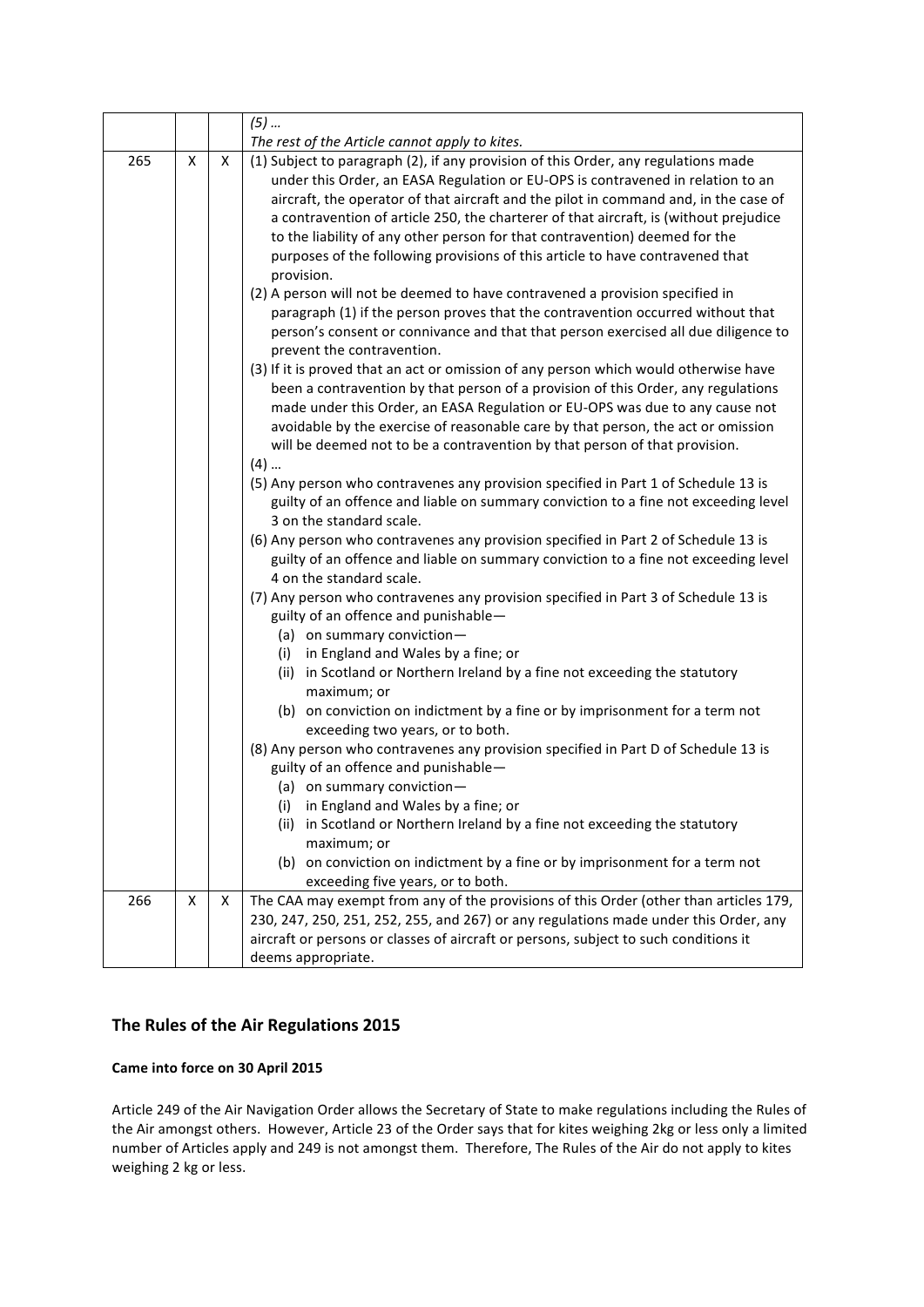They have been excluded from this version but anyone flying kites with a mass greater than 2 kg should review the full version.

## **Other sections of the CAP393**

### The Air Navigation (Restriction of Flying) (Scottish Highlands) Regulations 2008

These regulations apply to all kites (by virtue of Article 239 of the Order). These regulations say an aircraft (kite) must not fly at or below 5,000 feet above mean sea level on Monday to Thursday between 1500 and 2300. The regulation sets out an area to which this applies by a set of OS coordinates.

There are a further set of coordinates which are active at similar times between 750 feet and 5,000 feet. A further set of coordinates limit flying below 2,000 feet above mean sea level, at the same times.

As kites cannot be flown above 60m without permission, this has the effect of banning kite flying in the designated area. This would also apply to the following four Regulations. The restricted flying rules also need to be checked.

### **The Air Navigation (Restriction of Flying) (Scampton) Regulations 2000**

These regulations apply to all kites (by virtue of Article 239 of the Order). These regulations say an aircraft (kite) must not fly at or below 9,500 feet above mean sea level at any time Scampton is notified as being open, in an area bounded by a circle with a radius of 5 nautical miles centred on Scampton.

#### The Air Navigation (Restriction of Flying) (Nuclear Installations) Regulations 2007

These regulations apply to all kites (by virtue of Article 239 of the Order). These regulations say an aircraft (kite) must not fly at or below a specified height within a given radius (given in a schedule) of nuclear facilities in the UK. The heights specified are generally in excess of 2,000 feet and the radius generally 2 nautical miles. There are exceptions buy they generally allow aircraft landing at nearby aerodromes or helicopter landing facilities.

### **The Air Navigation (Restriction of Flying) (Prisons) Regulations 2001**

These regulations apply to all kites (by virtue of Article 239 of the Order). These regulations say an aircraft (kite) must not fly at or below a specified height within a given radius or specified area (given in a schedule) of a number of high security prisons in the UK. The heights specified are generally in excess of 2,000 feet and the radius generally 2 nautical miles. There are exceptions buy they generally allow aircraft landing at nearby aerodromes or helicopter landing facilities.

#### **The Air Navigation (Restriction of Flying) (Highgrove House) Regulations 2007**

These regulations apply to all kites (by virtue of Article 239 of the Order). These regulations say an aircraft (kite) must not fly at or below 2,000 feet above mean sea level within a 1.5 nautical mile radius of Highgrove House in Gloucestershire.

Restricted flying rules also apply to Hyde Park, London, the Isle of Dogs, London and The City of London.

### **Aerodrome Traffic Zones and air navigation**

Article 92 of the Order sets out the restrictions on flying kites:

- (2) A relevant aircraft (kite, defined in (1)) which is launched, moored, tethered or towed must not be operated—
	- (a) in such a manner as to-
	- (i) represent a hazard to other airspace users; or
	- (ii) without the permission of the CAA, result in any part of the relevant aircraft whilst it is being launched or towed, or its tether, mooring or towing equipment, extending more than 60 metres above ground level;
	- (b) within controlled airspace or airspace notified for the purpose of this article;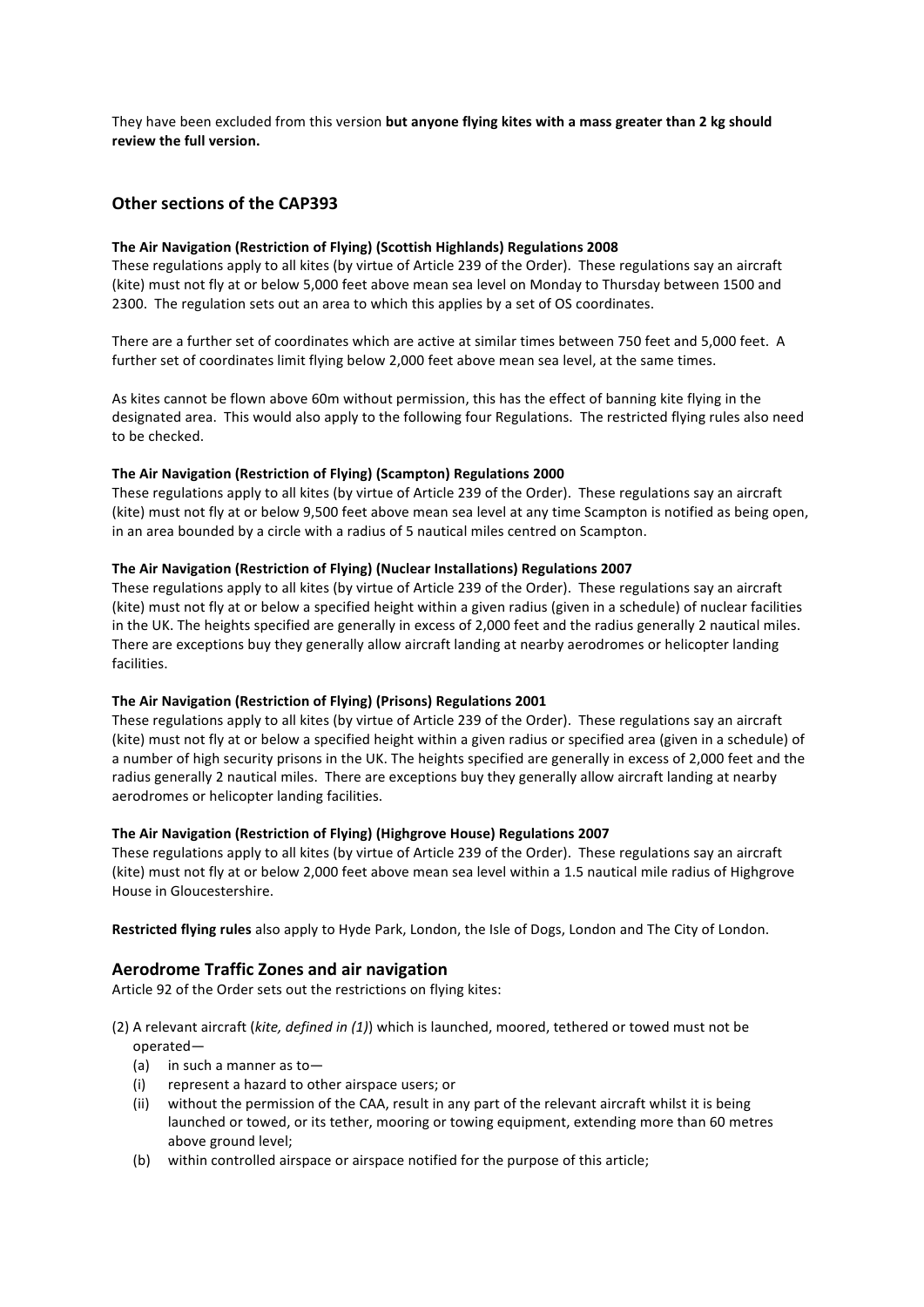- (c) within the aerodrome traffic zone of a notified aerodrome during the notified operating hours of that aerodrome except-
- (i) during the day and in Visual Meteorological Conditions; and
- (ii) with the permission of the person in charge of the aerodrome, the appropriate air traffic control unit or the CAA.

Article 5 defines aerodrome traffic zones. This is effectively the minimum level of protection and applies to all notified aerodromes. However, many larger airports have much more extensive control areas and these can be found on aeronautical charts (of which more later).

An aerodrome is defined by NATS (National Air Traffic Services) as a location from which flight operations take place such as large commercial airports, small General Aviation airfields and Military Air Bases. The term airport may imply a certain stature (having satisfied certain certification criteria or regulatory requirements) that an aerodrome may not have. So whilst all airports are aerodromes, not all aerodromes are airports.

- (1) Subject to paragraphs (3) and (8), the aerodrome traffic zone of a notified aerodrome which is not on an offshore installation and at which the length of the longest runway is notified as 1,850 metres or less is that specified in paragraph (2).
- (2) The aerodrome traffic zone at an aerodrome referred to in paragraph (1) is the airspace extending from the surface to a height of 2,000 feet above the level of the aerodrome within the area bounded by a circle centred on the notified mid-point of the longest runway and having a radius of two nautical miles.
- (3) Paragraph (4) applies if-
	- (a) the aerodrome traffic zone specified in paragraph (2) would extend less than 11/2 nautical miles beyond the end of any runway at the aerodrome; and
	- (b) this paragraph is notified as being applicable.
- (4) The aerodrome traffic zone is that specified in paragraph (5) as though the length of the longest runway at the aerodrome were notified as greater than 1,850 metres.
- (5) Subject to paragraph (8), the aerodrome traffic zone of a notified aerodrome which is not on an offshore installation and at which the length of the longest runway is notified as greater than 1,850 metres is that specified in paragraph (6).
- (6) The aerodrome traffic zone is the airspace extending from the surface to a height of 2,000 feet above the level of the aerodrome within the area bounded by a circle centred on the notified midpoint of the longest runway and having a radius of  $21/2$  nautical miles.
- (7) Subject to paragraph (8), the aerodrome traffic zone of a notified aerodrome which is on an off-shore installation is the airspace extending from mean sea level to 2,000 feet above mean sea level and within 11/2 nautical miles of the offshore installation.
- (8) The aerodrome traffic zone of a notified aerodrome excludes any airspace which is within the aerodrome traffic zone of another aerodrome which is notified for the purposes of this article as being the controlling aerodrome.

So, to be absolutely certain of being clear of the aerodrome traffic zone were this is not specified elsewhere, you should assume that it is within a circle of 2.5 nautical miles (4.7 km or 2.9 miles) centred on the middle of the longest runway and to a height of 2,000' above the height of the aerodrome.

Article 92 says you cannot fly in "notified" or "controlled" airspace.

"Notified" and "controlled airspace" are defined in Article 2 and Schedule 1 of the Air Navigation Order 2016. The classification of airspace in the United Kingdom is notified in the Aeronautical Information Publication which is published by the CAA

Class A. In class A airspace, only Instrument Flight Rules (IFR) flying is permitted. Generally speaking, it is above 24,500'.

Class C. Class C airspace in the UK extends from Flight Level FL195 (19,500 feet) to FL600 (60,000 feet).

Class D. Class D airspace is for IFR and VFR flying. An ATC clearance is needed and compliance with ATC instructions is mandatory. Control areas around aerodromes are typically class D. You should not be flying in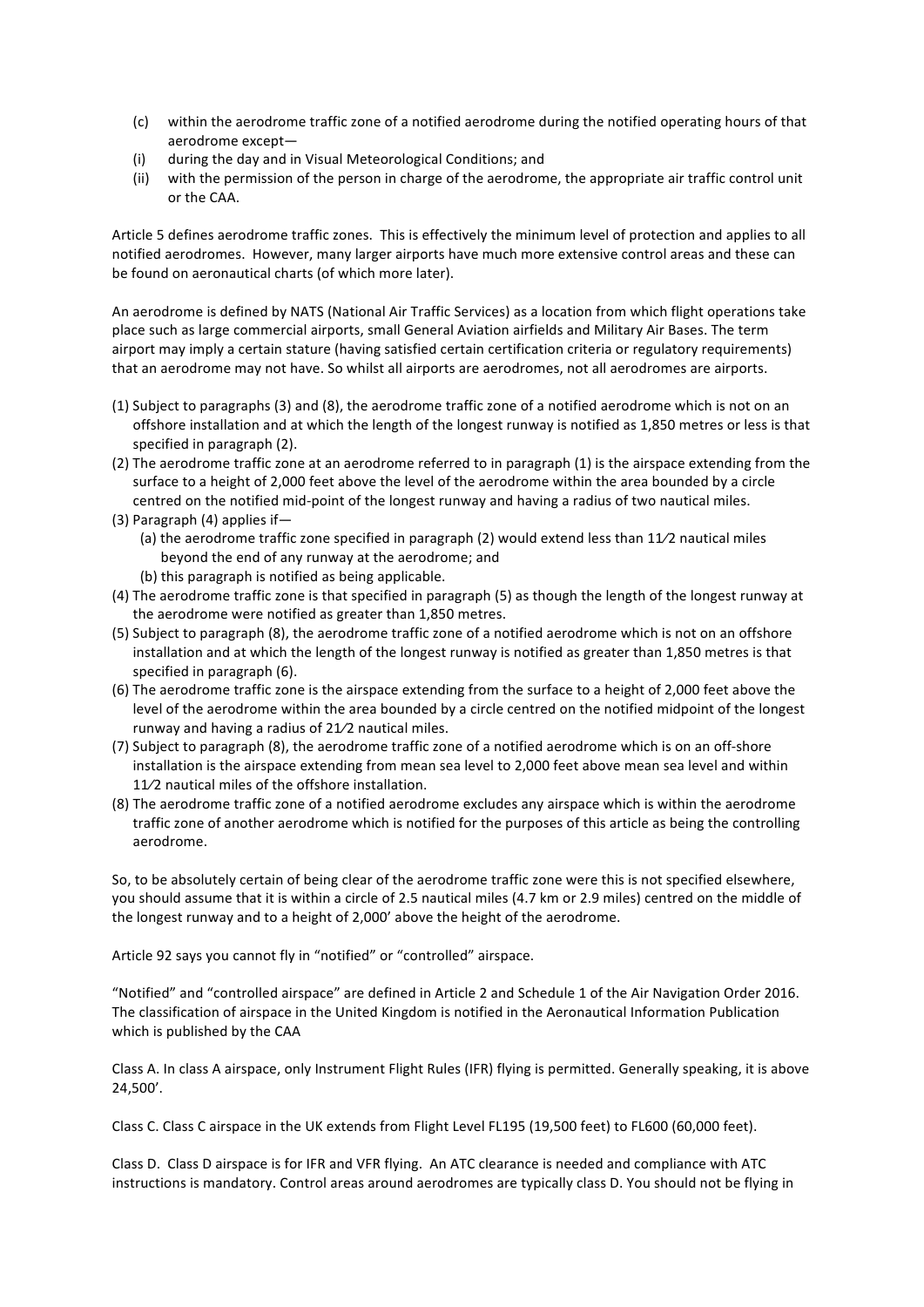class D airspace without prior permission. Class D airspace could extend down to the surface. The area might extend out for many miles from the airport: in the case of Heathrow the CTA (down to 1500' – see below) which is Class D airspace extends from White Waltham in the West almost as far as the Dartford crossing in the east.

Class E. Class E airspace is for IFR and VFR use.

Class G. In class G airspace, aircraft may fly when and where they like, subject to a set of simple rules. Although there is no legal requirement to do so, many pilots notify Air Traffic Control of their presence and intentions and pilots take full responsibility for their own safety, although they can ask for help. It's the bit kitefliers can use.

In addition to being given a class, which specifies rules for flying, controlled airspace may be further defined by its 'type' depending on where it is and the function it provides.

Control Zones (CTZ). Aerodrome Control Zones afford protection to aircraft within the immediate vicinity of aerodromes. Shown as CTR on UK charts – normally surface to a height and often over a wider area than the minimum aerodrome traffic zone specified above.

Control Areas (CTA). Control Areas are situated above the Aerodrome Traffic Zone (ATZ) and afford protection over a larger area to a specified upper limit - normally between two heights.

Terminal Control Areas (TMA) are normally established at the junction of airways in the vicinity of one or more major aerodromes.

The London Terminal Control Area is an example of this and deals with air traffic arriving and departing from London Heathrow, Gatwick, Luton, Stansted, London City, Northolt, Biggin Hill, Southend, Farnborough and other minor airfields in the London area.

Restricted areas (sometimes called 'Danger areas') prevent aircraft straying into dangerous places. Danger can come from airborne activities, such as military aircraft training or air-to-air refuelling. It can also come from the ground, such as from weapons testing ranges. To ensure efficient use of the airspace, most Restricted areas can be deactivated when they are not in use, allowing other aircraft to then use the airpsace.

http://www.ais.org.uk/ The is the NATS (National Air Traffic Services) Aeronautical Information Services website and it contains information on facilities, services, rules, regulations and restrictions in UK airspace.

On that site, the current UK wide chart can be found at http://www.ead.eurocontrol.int/pamslight/pdf/4e415453/EG/C/EN/AMDT/AD/EG\_Amdt\_A\_2017\_05\_B\_en.

For individual route charts http://www.nats-uk.eadit.com/public/index.php%3Foption=com\_content&task=blogcategory&id=4&Itemid=11.html And scroll down to "ENR6 - En Route Charts".

Specific aerodrome information is on the same website  $-$  the left hand sidebar "Aerodrome Index  $-$  Specific" will take you there.

A really helpful website is http://notaminfo.com. On the National Planning map various types of airspace can be selected under the airspace tab on the right. The website also shows all NOTAMS (so publication of height clearances can be checked).

To decipher aeronautical charts: http://www.nats-uk.eadit.com/public/index.php%3Foption=com\_content&task=blogcategory&id=3&Itemid=10.html Scroll down to Gen 2.3 chart symbols.

On aeronautical charts, boxes show the designations of various airspace areas. The first group of numbers and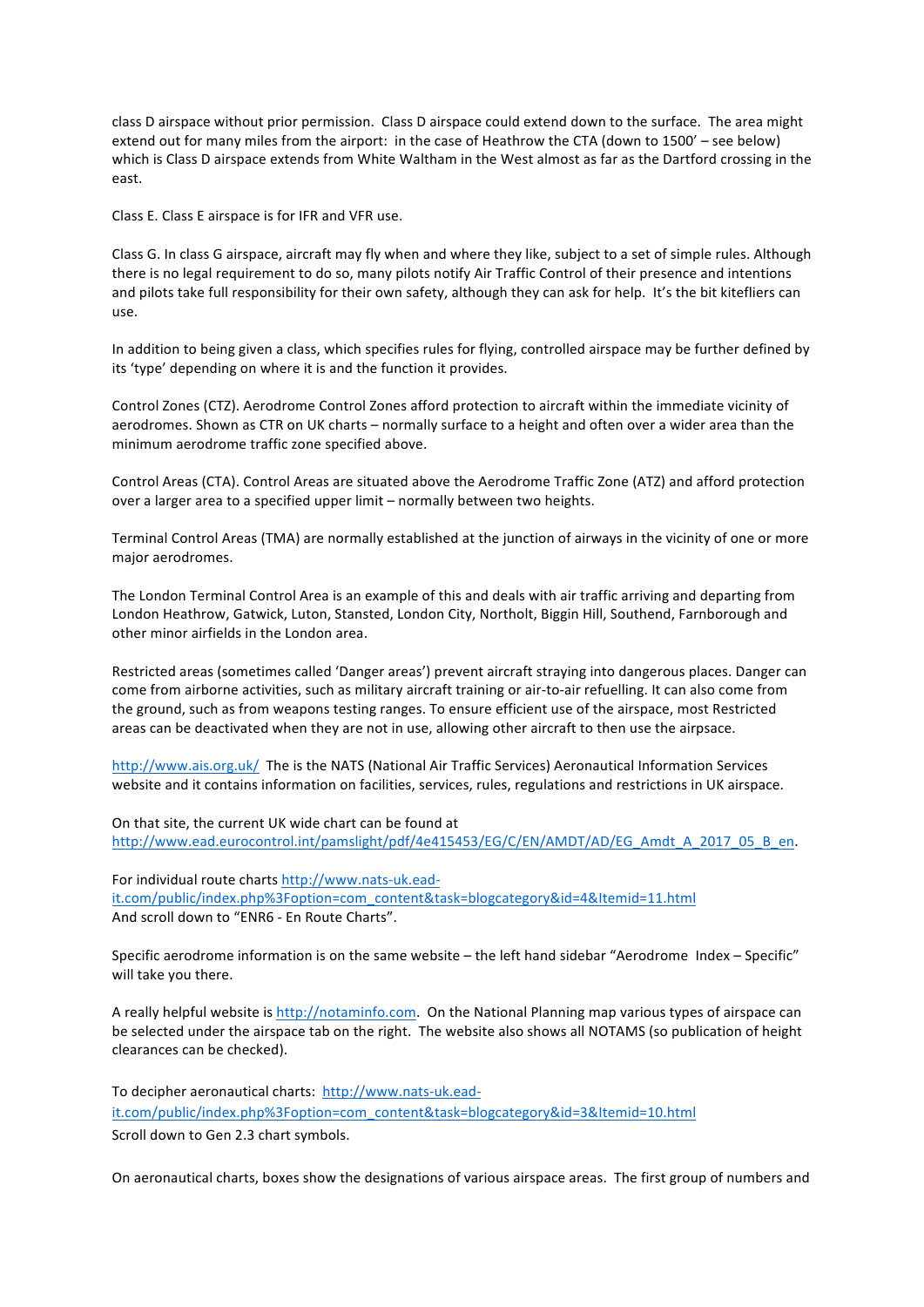letters is the area designation. The letter in a square box shows the airspace class. Height boundaries area then shown thus:

6000' 3000' meaning between 3000' and 6000'

FL1950 = flight level 1950 which is  $19,500'$ SFC - surface level Lower heights are shown in feet rather than as flight levels.

Finally, it is worth outlining what the Visual Flight Rules are. This is from ENR 1.2 again from the AIS website. "amsl" - above mean sea level.

"KIAS" - knots indicated airspeed

1.1 VFR flights shall be conducted so that the aircraft is flown in conditions of visibility and distance from clouds equal to or greater than those specified in Table 1.

| Table 1                                                                                                                                      |                       |                                    |                                                |  |  |  |  |
|----------------------------------------------------------------------------------------------------------------------------------------------|-----------------------|------------------------------------|------------------------------------------------|--|--|--|--|
| <b>Altitude Band (Note 1)</b>                                                                                                                | <b>Airspace Class</b> | <b>Flight</b><br><b>Visibility</b> | <b>Distance from Cloud</b>                     |  |  |  |  |
| At and above 3050 m<br>$(10000 \text{ ft})$ amsl                                                                                             | ABCDEFG (Note 2)      | 8 km                               | 1500 m horizontally 300 m (1000 ft) vertically |  |  |  |  |
| Below 3050 m (10000 ft)<br>amsl and above 900 m<br>(3000 ft) amsl, or above<br>300 m (1000 ft) above<br>terrain, whichever is the<br>higher. | ABCDEFG (Note 2)      | 5 km                               | 1500 m horizontally 300 m (1000 ft) vertically |  |  |  |  |
| At and below 900 m<br>(3000 ft) amsl, or 300 m                                                                                               | A B C D E (Note 2)    | 5 km                               | 1500 m horizontally 300 m (1000 ft) vertically |  |  |  |  |
| (1000 ft) above terrain,<br>whichever is the higher                                                                                          | FG                    | 5 km (Note<br>3)                   | Clear of cloud and with the surface in sight   |  |  |  |  |

**Note 1: Or** if, any aircraft which is not a helicopter, at 3000 ft amsl or below and flying by day only at 140 KIAS or less: Clear of Cloud and with the surface in sight in a Flight Visibility of at least 5 km.

*Note 2: Or if a Helicopter and flying by day at 3000 ft amsl or below: Clear of Cloud and with the surface in* sight in a Flight Visibility of at least 1500 m.

**Note 3:** Flight visibilities reduced to not less than 1500 m are permitted for flights operating:

*(a)* at speeds of 140 KIAS or less to give adequate opportunity to observe other traffic or any obstacles in time *to avoid collision;* 

*or* 

(b) in circumstances in which the probability of encounters with other traffic would normally be low, e.g. in areas of low volume traffic and for aerial work at low levels.

# **Standardised European Rules of the Air (SERA)**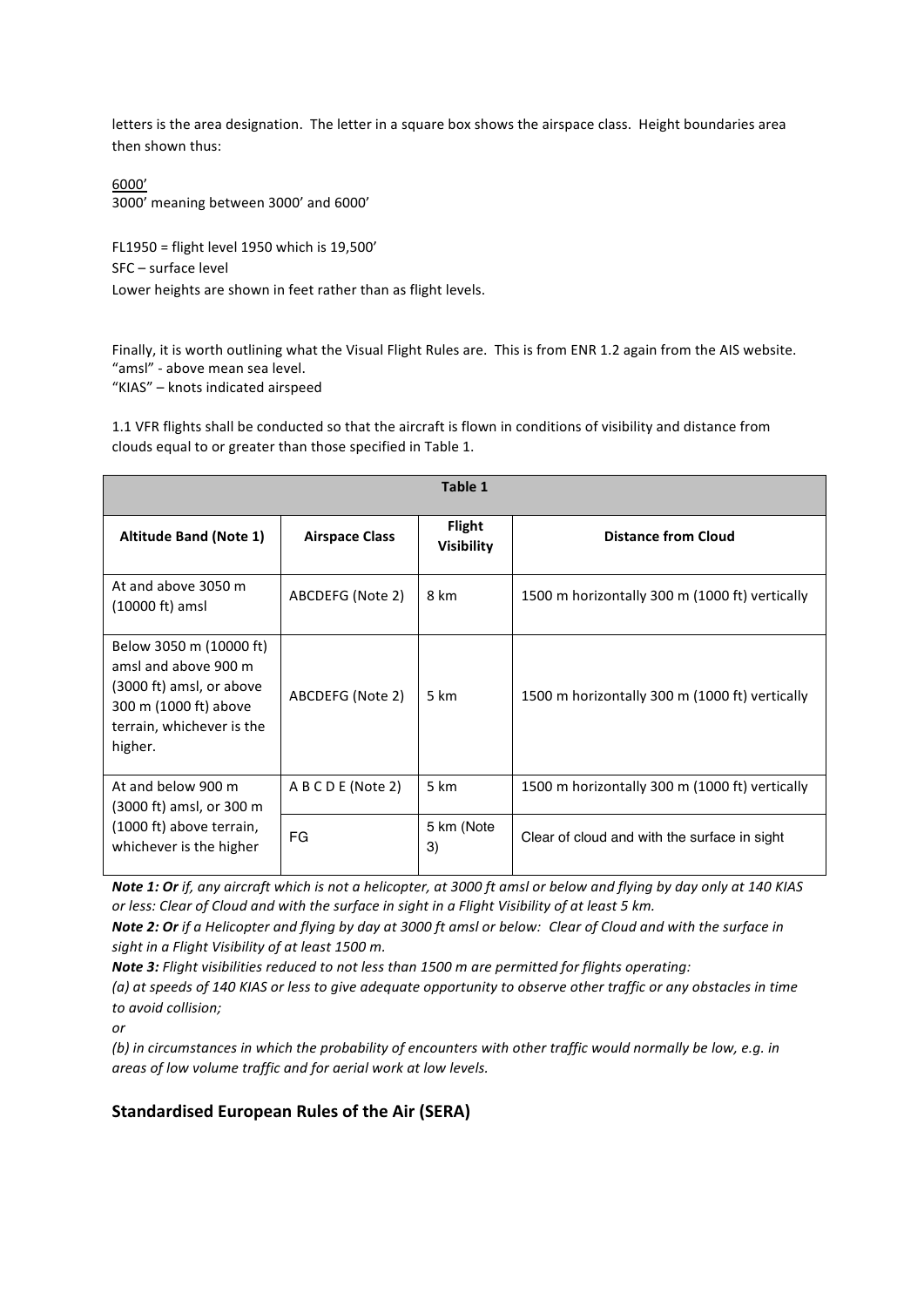Kites weighing not more than 2kg are exempted from most of the provisions of the Air Navigation Order 2016 by article 23(1)(b) apart from articles 2, 91, 92, 94, 95, 239, 241 and 257 (apart from 257(2)). The Rules of the Air 2007 did not apply to such kites nor do the current 2015 Rules.

This also means that kites weighing 2 kg or less are exempted from the SERA Rules of the Air (noting the CAA opinion that ALL kites are exempt from SERA by the Technical Opinion Regulation 1185/2016).

The part of the Rules of the Air Regulations that most concerned kite fliers was Article 52 (along with all the other lighting requirements in the 2007 Rules). Article 52 was removed from the Rules of the Air Regulations in 2015. BKFA would suggest that flying below 60m at night should not pose any particular requirements. Should there be a requirement to fly above that height at night, CAA have issued guidance on their website and requirements will be given as part of their permission. Details can be found towards the end of this document.

# **Conclusions**

- For all kites, Articles 1, 2, 5, 17, 23, 24, 33, 91, 92, 94, 95, 239, 241, 257, 265, 266, Schedule 1, Schedule 13 and Schedule 14 of the Air Navigation Order apply to a greater or lesser extent;
- Specifically, for kites weighing 2 kg or less, Articles 2, 91, 92, 94, 95, 239, 241, 257 (apart from  $257(2)(a)$ ) and  $265$  of the Air Navigation Order apply as set out in Article 23;
- For kites weighing more than 2 kg, our discussions with CAA show that Articles 1, 2, 3, 4, 5, 17, 23, 24, 33, 68, 69, 70, 71, 75, 86, 88, 89, 90, 91, 92, 94, 95, 97, 98, 99, 100, 239, 241, 248, 249, 253, 256, 257, 263, 264, 265, 266 apply to a greater or lesser extent;
- For kites weighing more than 2 kg Rules 1, 2, 3, 4, 5, 7, 11, 17, 18 and 25 of the Rules of the Air Regulations apply;
- For kites weighing 2 kg or less SERA does not apply;
- For kites with a MTOM of greater than 2 kg and less than 150 kg CAA advise SERA does not apply;
- For kites with a MTOM of greater than 150 kg SERA apply;
- For kites weighing 2 kg or less, flying at night is permitted, subject always to the requirements of Article 241 in particular; and
- For kites weighing more than 2 kg, flying at night is not permitted without a specific permission from the CAA.

# Guidance issued by CAA on flying kites above 60m

The following is from the CAA website current at 1 August 2017. The site should be checked for any updated advice *(*http://www.caa.co.uk/General-aviation/Displays,-events-and-activities/Kites/*)*. Putting 'kite' as a search term into the CAA website will produce results with 'kite' in the title or on the web page. It WILL NOT produce a list of all references to 'kite' in CAP393.

*Anyone looking to fly a kite at significant heights in the UK should ensure that they comply* with important safety rules. These rules are in place to ensure the safety of any aircraft flying *in the vicinity.*

### *Flight above 60 metres*

*Anyone flying a kite at a height greater than 60 metres above the surface requires a* permission from the CAA. Where permission has been granted for kite flyers to operate at *heights greater than 300 feet (91.4 metres) above the surface, the CAA will also issue a Notice to Airmen (NOTAM)* to forewarn other airspace users of the potential hazard. The regulations for kite activity in the UK are contained in Article 92 of the Air Navigation Order *(ANO) 2016.*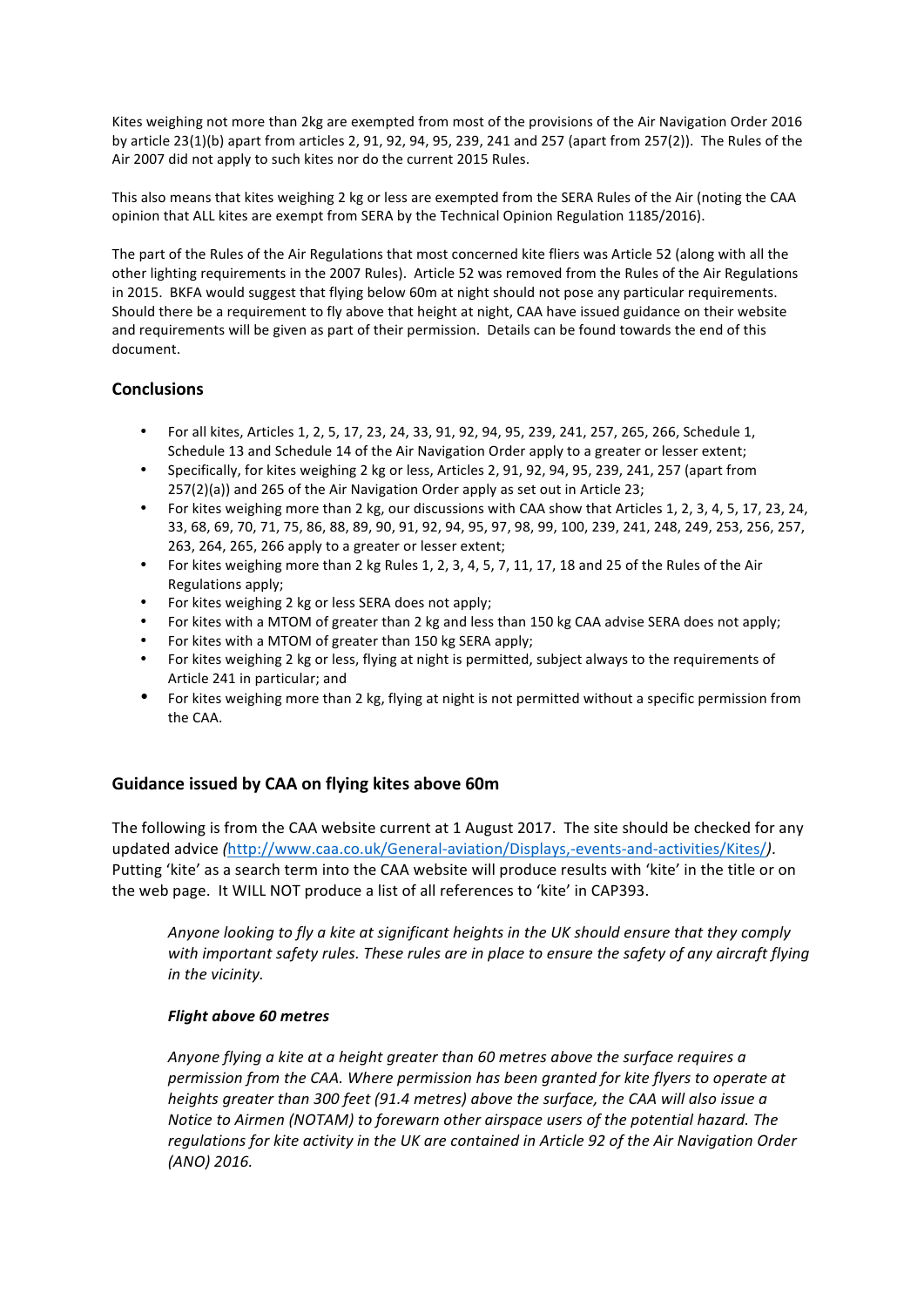### *How to apply for a permission*

The organiser or operator must complete the application form, giving at least 28 days' notice and return to the Safety and Airspace Regulation Group at the CAA. Contact details are given *on the form.*

There are no costs associated with gaining a permission to operate a kite above 60 metres.

## Lighting and markings when flying above 60 metres

The current recommendations for kites are as follows. Each kite permission that is issued will *include the relevant parts of this quidance.* 

## *Flying of kites during the day*

A kite flying at a height exceeding 60 metres above ground level should have either:

- tubular streamers attached to the string which are: not less than 40 centimetres in *diameter and 2 metres in length, marked with alternate bands of red and white* which are 50 centimetres wide, at intervals of not more than 200 metres measured *from the lowest part of the kite: or*
- streamers not less than 80 centimetres long and 30 centimetres wide at their widest point, marked with alternate bands of red and white which are 10 centimetres wide, at intervals of not more than 100 metres measured from the lowest part of the kite

## *Flying of kites at night*

A kite flying at a height exceeding 60 metres above ground level should display lights in the *following manner:*

- A group of two steady lights should be displayed, consisting of a white light placed *four metres above a red light, both being of at least five candela and showing in all* directions. The white light should be placed not less than five metres and no more *than ten metres below the lowest part of the kite.*
- On the kite string, at intervals of not more than 300 metres from the group of lights *described above, should be further groups of two lights of the colour, power, and relative position as described above.*
- If the lowest group of these lights is obscured by cloud, an additional group of such lights should be displayed below the cloud base.

*On the surface of the ground, a group of three flashing lights should be displayed in an approximately equilateral triangle in a horizontal plane. Each side of this triangle should measure at least 25 metres. One side of the triangle should be approximately at right angles* to the horizontal projection of the kite string, and this side should be defined by two red *lights.* The third light should be green and placed so that the triangle encloses the object on the surface from which the kite is flown.

# **Further impacts of the changes**

Following the introduction of SERA and the removal of Rules 52 and 53 from the Rules of the Air and CAA adopting a risk based approach to safety where Rules do not exist, they have added extra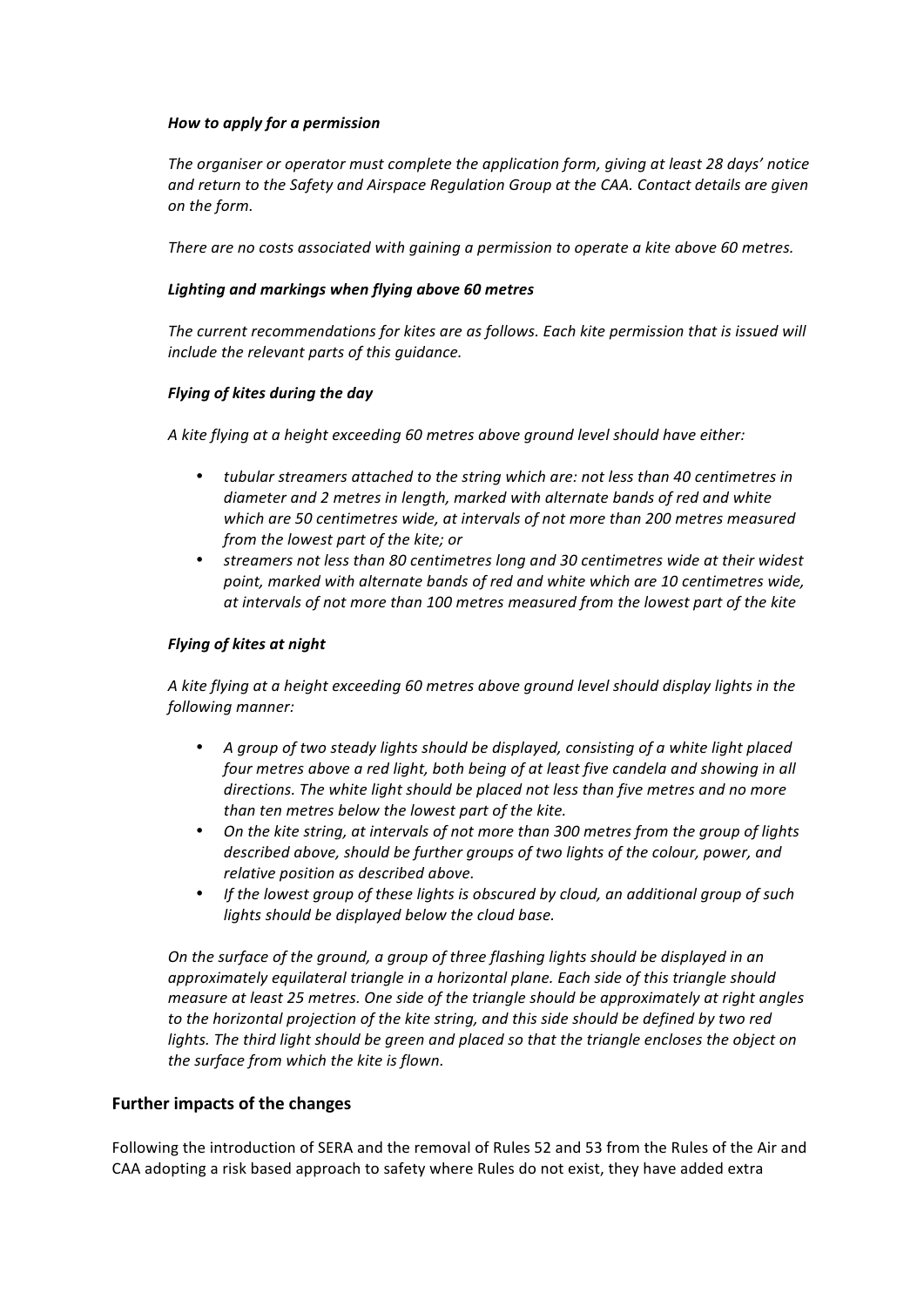conditions within their height clearance permission. This is discussed by the CAA on their website (see 'Guidance issued by CAA on flying kites above 60m').

A recent typical example saw the permission granted as:

- 1. The Civil Aviation Authority, pursuant to article  $92(2)(ii)$  of the Air Navigation Order 2016, hereby *permits* any kite flown by ...... to be flown more than 60 metres above ground level.
- 2. This Permission is granted subject to the following conditions:
	- *(a)* the said kite shall only be flown from ……. *(OS Grid Ref………)*;
	- *(b)* the said kite MUST NOT be flown above 500 feet above ground level;
	- *(c)* the said kite shall not be flown in a visibility of less than 5 kilometres, nor within 1000 feet vertically or 1800 metres horizontally of cloud;
	- *(d)* a kite flying by day at a height exceeding 60 metres above the surface should have attached to its mooring cable;
		- *(a) tubular streamers or*
		- (b) at intervals of not more than 100 metres measured from the lowest part of the kite, streamers not less than 80cm long and 30cm wide at their widest point, marked with alternate bands of red and white 10cm wide.
	- *(e)* the mobile contact telephone number (........) MUST be manned throughout the periods of kite *flying;*
	- *(f)* the Operator shall have this Permission in his possession at all times during flight.
- 3. This Permission shall have effect 1000 dusk, local time, on ……, unless previously revoked, varied *or suspended.*

### General note on mass of kites and further clarification needed

Following our very helpful discussions with the Office of General Counsel at the CAA we will be seeking clarification on a few points. They are very specific and unlikely to impact on 99% of kite fliers or kite events.

Kites may be heavier than CAA realise? We know of many kites inflated by wind pressure that have a mass (excluding the air in them) of 32kg. This upper limit is generally applied due to airline baggage limits. The world's largest kites currently have a mass of around 300kg (https://gombergkites.com/bigkite/index.html although the original was actually the Kuwait flag). Peter Lynn is currently developing another kite around 10-20% bigger than this.

The very largest kites are not flown that often  $-$  it takes too much preparation, space is critical and anchors such as large dump trucks are needed. However, kites up to 32kg mass are quite common.

In terms of the application of the wider ANO, Rules and SERA, 2 kg and below is straightforward, but we do wonder whether there should be an upper limit at around 50kg above which CAA permission for flight would be required, but below which a more pragmatic approach as clearly intended in the current regulations is applicable.

We also need to clarify the impact of the MTOM of 150 kg. There is a 20 kg limit set in relation to the Order's definition of small unmanned aircraft but the Article specifically excludes kites.